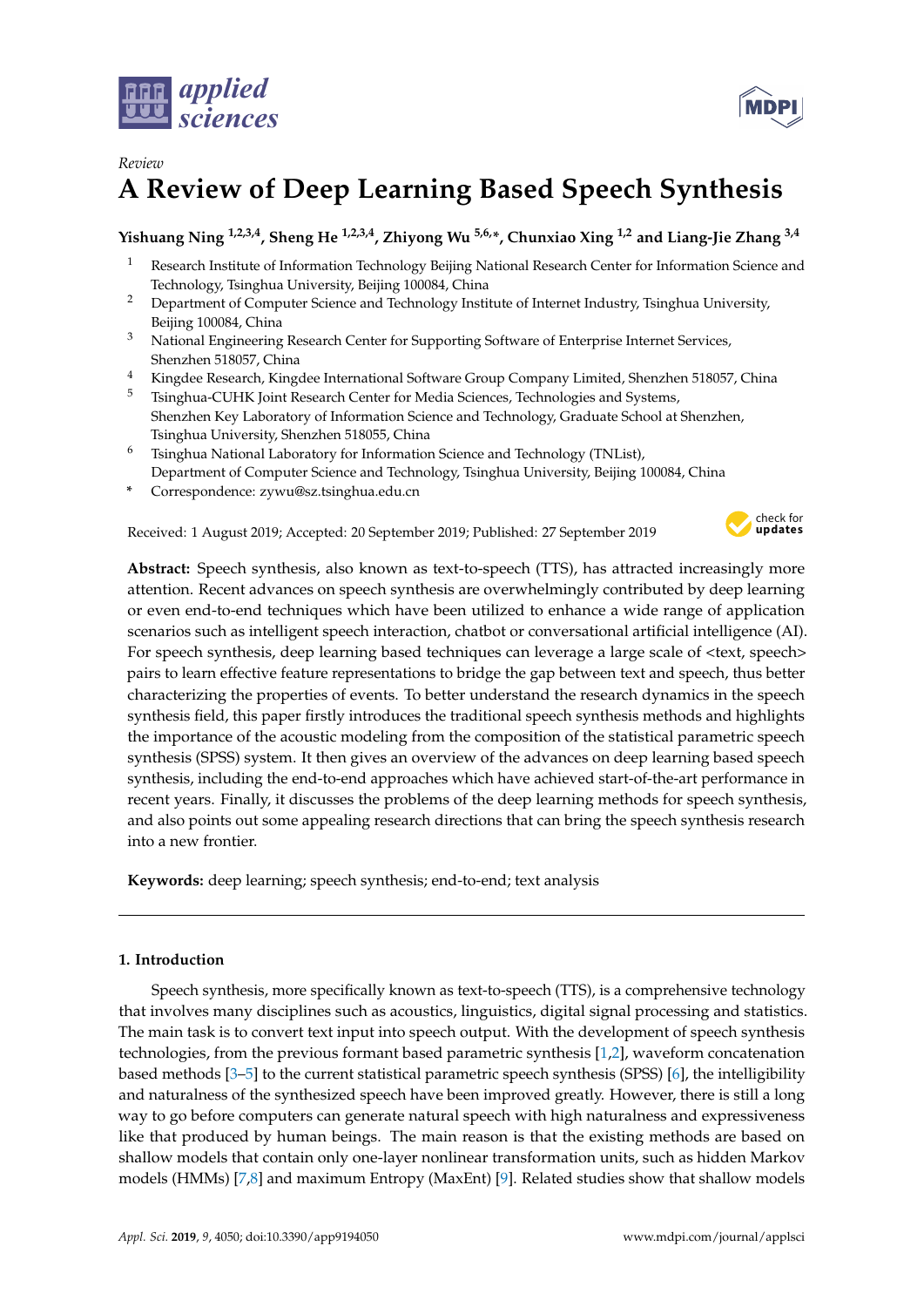have good performance on data with less complicated internal structures and weak constraints. However, when dealing with the data having complex internal structures in the real world (e.g., speech, natural language, image, video, etc.), the representation capability of shallow models will be restricted.

Deep learning (DL) is a new research direction in the machine learning area in recent years. It can effectively capture the hidden internal structures of data and use more powerful modeling capabilities to characterize the data [\[10\]](#page-12-1). DL-based models have gained significant progress in many fields such as handwriting recognition [\[11\]](#page-12-2), machine translation [\[12\]](#page-12-3), speech recognition [\[13\]](#page-12-4) and speech synthesis [\[14\]](#page-12-5). To address the problems existing in speech synthesis, many researchers have also proposed the DL-based solutions and achieved great improvements. Therefore, to summarize the DL-based speech synthesis methods at this stage will help us to clarify the current research trends in this area. The rest of the article is organized as follows. Section [2](#page-1-0) gives an overview of speech synthesis including its basic concept, history and technologies. In Section [3,](#page-2-0) this paper introduces the pipeline of SPSS. A brief introduction is given in Section [4](#page-4-0) about the DL-based speech synthesis methods including the end-to-end ones. Finally, Section [5](#page-10-0) provides discussions on new research directions. Finally, Section [6](#page-10-1) concludes the article.

#### <span id="page-1-0"></span>**2. An Overview of Speech Synthesis**

# *2.1. Basic Concept of Speech Synthesis*

Speech synthesis or TTS is to convert any text information into standard and smooth speech in real time. It involves many disciplines such as acoustics, linguistics, digital signal processing, computer science, etc. It is a cutting-edge technology in the field of information processing [\[15\]](#page-12-6), especially for the current intelligent speech interaction systems.

## <span id="page-1-1"></span>*2.2. The History of Speech Synthesis*

With the development of digital signal processing technologies, the research goal of speech synthesis has been evolving from intelligibility and clarity to naturalness and expressiveness. Intelligibility describes the clarity of the synthesized speech, while naturalness refers to ease of listening and global stylistic consistency [\[16\]](#page-12-7).

In the development of speech synthesis technology, early attempts mainly used parametric synthesis methods. In 1971, the Hungarian scientist Wolfgang von Kempelen used a series of delicate bellows, springs, bagpipes and resonance boxes to create a machine that can synthesize simple words. However, the intelligibility of the synthesized speech is very poor. To address this problem, in 1980, Klatt's serial/parallel formant synthesizer [\[17\]](#page-12-8) was introduced. The most representative one is the DECtalk text-to-speech system of the Digital Equipment Corporation (DEC) (Maynard, MA, USA). The system can be connected to a computer through a standard interface or separately connected to the telephone network to provide a variety of speech services that can be understood by users. However, since the extraction of the formant parameters is still a challenging problem, the quality of the synthesized speech makes it difficult to meet the practical demand. In 1990, the Pitch Synchronous OverLap Add (PSOLA) [\[18\]](#page-12-9) algorithm greatly improved the quality and naturalness of the speech generated by the time-domain waveform concatenation synthesis methods. However, since PSOLA requires the pitch period or starting point to be annotated accurately, the error of the two factors will affect the quality of the synthesized speech greatly. Due to the inherent problem of this kind of method, the synthesized speech is still not as natural as human speech. To tackle the issue, people conducted in-depth research on speech synthesis technologies, and used SPSS models to improve the naturalness of the synthesized speech. Typical examples are HMM-based [\[19\]](#page-12-10) and DL-based [\[20\]](#page-12-11) synthesis methods. Extensive experimental results demonstrate that the synthesized speech of these models has been greatly improved in both speech quality and naturalness.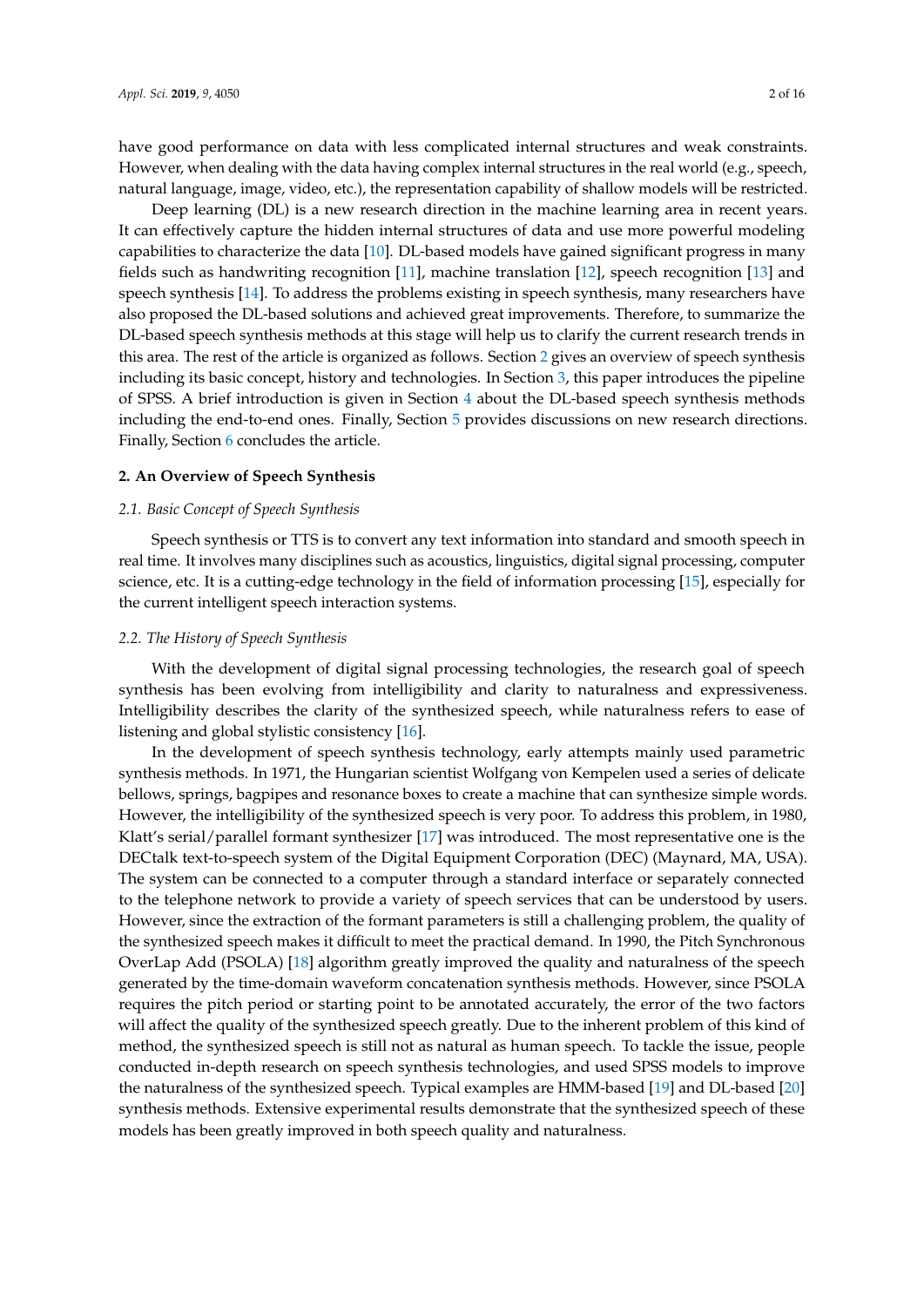# *2.3. Traditional Speech Synthesis Technology*

To understand why deep learning techniques are being used to generate speech today, it is important to know how speech generation is traditionally done. There are two specific methods for TTS conversion: concatenative TTS and parametric TTS. This paper will give a brief introduction to the two kinds of methods in the following sections.

#### 2.3.1. Concatenative Speech Synthesis

The waveform concatenation based synthesis method directly concatenates the waveforms in the speech waveform database and outputs a continuous speech stream. Its basic principle is to select the appropriate speech unit from the pre-recorded and labeled speech corpus according to the context information analyzed from the text input, and concatenate the selected speech unit to obtain the final synthesized speech. With the guidance of the context infomation, the naturalness of the synthesized speech has been improved greatly.

There are two different schemes for concatenative synthesis: one is based on linear prediction coefficients (LPCs) [\[21\]](#page-12-12), the other is based on PSOLA. The first method mainly uses the LPC coding of speech to reduce the storage capacity occupied by the speech signal, and the synthesis is also a simple decoding and concatenation process. The speech synthesized by this method is very natural for a single word because the codec preserves most of the information of the speech. However, since the natural flow of words when people actually speak is not just a simple concatenation of individual isolated speech units, the overall effect will be affected by the concatenative points. To address this problem, PSOLA, which pays more attention to the control and modification of prosody, has been proposed. Different from the former method, PSOLA adjusts the prosody of the concatenation unit according to the target context, so that the final synthesized waveform not only maintains the speech quality of the original pronunciation, but also makes the prosody features of the concatenation unit conform to the target context. However, this method also has many defects: (1) as stated in Section [2.2,](#page-1-1) the quality of the synthesized speech will be affected by the pitch period or starting point; and (2) the problem of whether it can maintain a smooth transition has not been solved. These defects greatly limit its application in diversified speech synthesis [\[22\]](#page-12-13).

# 2.3.2. Parametric Speech Synthesis

The parametric speech synthesis refers to the method that uses digital signal processing technologies to synthesize speech from text. In this method, it considers the human vocal process as a simulation that uses a source of glottal state to excite a time-varying digital filter which characterizes the resonance characteristics of the channel. The source can be a periodic pulse sequence that is used to represent the vocal cord vibration of the voiced speech, or a random white noise to indicate undefined unvoiced speech. By adjusting the parameters of the filter, it can synthesize various types of speeches [\[15\]](#page-12-6). Typical methods include vocal organ parametric synthesis [\[23\]](#page-12-14), formant parametric synthesis [\[24\]](#page-12-15), HMM-based speech synthesis [\[25\]](#page-12-16), and deep neural network (DNN)-based speech synthesis [\[26,](#page-12-17)[27\]](#page-12-18).

## <span id="page-2-0"></span>**3. Statistical Parametric Speech Synthesis**

A complete SPSS system is generally composed of three modules: a text analysis module, a parameter prediction module which uses a statistical model to predict the acoustic feature parameters such as fundamental frequency (F0), spectral parameters and duration, and a speech synthesis module. The text analysis module mainly preprocesses the input text and transforms it into linguistic features used by the speech synthesis system, including text normalization [\[28\]](#page-12-19), automatic word segmentation [\[20\]](#page-12-11), and grapheme-to-phoneme conversion [\[29\]](#page-12-20). These linguistic features usually include phoneme, syllable, word, phrase and sentence-level features. The purpose of the parameter prediction module is to predict the acoustic feature parameters of the target speech according to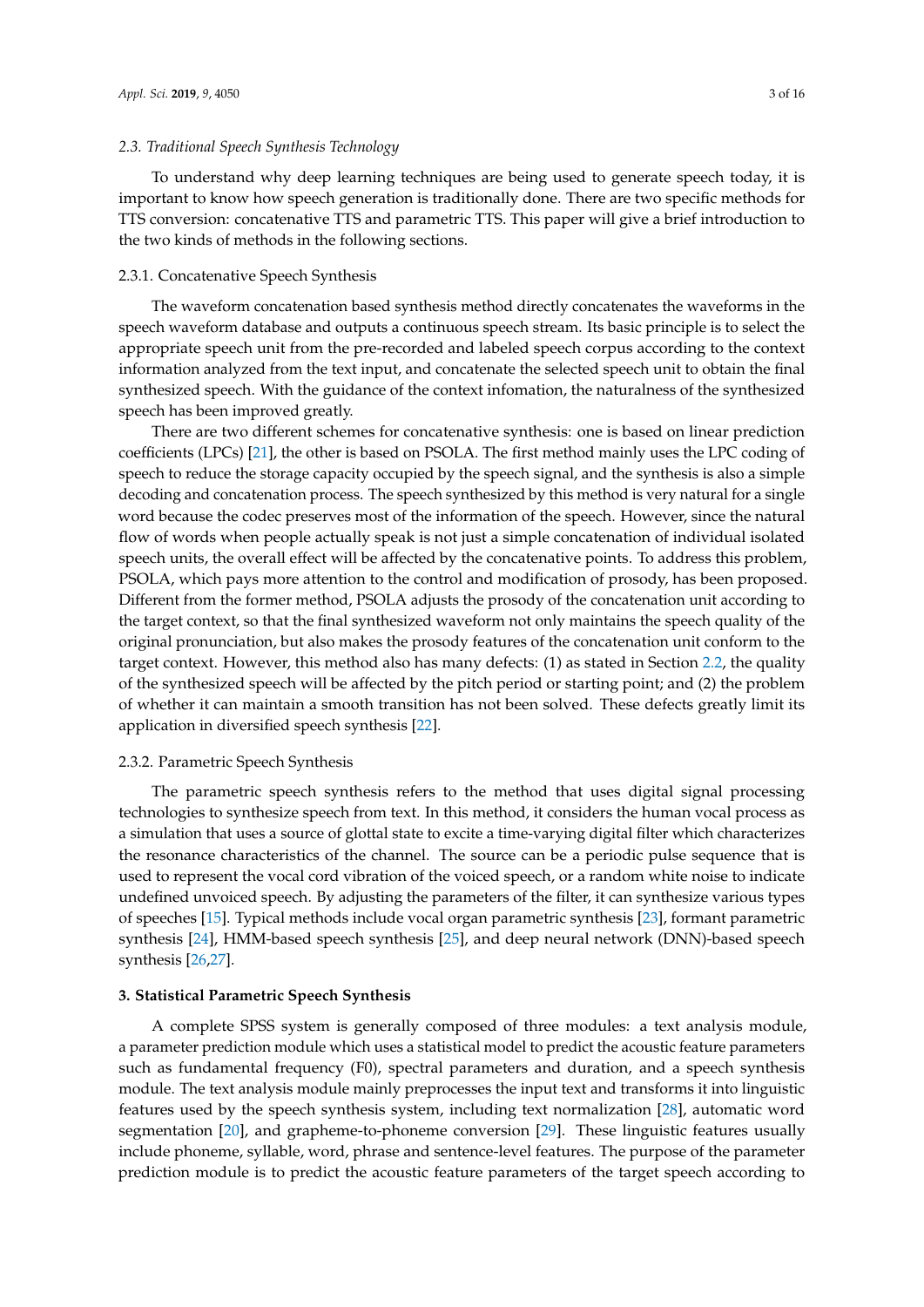the output of the text analysis module. The speech synthesis module generates the waveform of the target speech according to the output of the parameter prediction module by using a particular synthesis algorithm. The SPSS is usually divided into two phases: the training phase and the synthesis phase. In the training phase, acoustic feature parameters such as F0 and spectral parameters are firstly extracted from the corpus, and then a statistical acoustic model is trained based on the linguistic features of the text analysis module as well as the extracted acoustic feature parameters. In the synthesis phase, the acoustic feature parameters are predicted using the trained acoustic model with the guidance of the linguistic features. Finally, the speech is synthesized based on the predicted acoustic feature parameters using a vocoder.

# *3.1. Text Analysis*

Text analysis is an important module of the SPSS model. Traditional text analysis methods are mainly rule-based, which require a lot of time to collect and learn these rules. With the rapid development of data mining technology, some data-driven methods have been gradually developed, such as the bigram method, trigram method, HMM-based method and DNN-based method. When using the latter two methods for text analysis, the Festival [\[4\]](#page-11-7) system is usually used to perform phoneme segmentation and annotation on the corpus, which mainly includes the following five levels:

Phoneme level: the phonetic symbols of the previous before the previous, the previous, the current, the next or the next after the next; the forward or backward distance of the current phoneme within the syllable.

Syllable level: whether the previous, the current or the next syllable is stressed; the number of phonemes contained in the previous, the current or the next syllable; the forward or the backward distance of the current syllable within the word or phrase; the number of the stressed syllables before or after the current syllable within the phrase; the distance from the current syllable to the forward or backward most nearest stressed syllable; the vowel phonetics of the current syllable.

Word level: the part of speech (POS) of the previous, the current or the next word; the number of syllables of the previous, the current or the next word; the forward or backward position of the current word in the phrase; the forward or backward content word of the current word within the phrase; the distance from the current word to the forward or backward nearest content word; the POS of the previous, the current or the next word.

Phrase level: the number of syllables of the previous, the current or the next phrase; the number of words of the previous, the current or the next phrase; the forward or backward position of the current phrase in the sentence; the prosodic annotation of the current phrase.

Sentence level: The number of syllables, words or phrases in the current sentence.

# *3.2. Parameter Prediction*

Parameter prediction is used to predict acoustic feature parameters based on the result of the text analysis module and the trained acoustic model. For the SPSS, there are usually two kinds of parameter prediction methods: HMM-based parameter prediction and DNN-based parameter prediction. This paper will give a review of these methods in the following.

# 3.2.1. HMM-Based Parameter Prediction

The HMM-based parameter prediction method mainly generates the sequence of F0 and spectral parameters from the trained HMMs. It is achieved by calculating the sequence of acoustic features with the maximum likelihood estimation (MLE) algorithm given a Gaussian distribution sequence. Due to the differences between F0 and spectral parameters, different methods have been adopted to model the two kinds of feature parameters. For the continuous spectral parameters, the continuous density hidden Markov model (CD-HMM) is used and the output of each HMM state is a single Gaussian or a Gaussian mixture model (GMM) [\[27\]](#page-12-18). However, for the variable-dimensional F0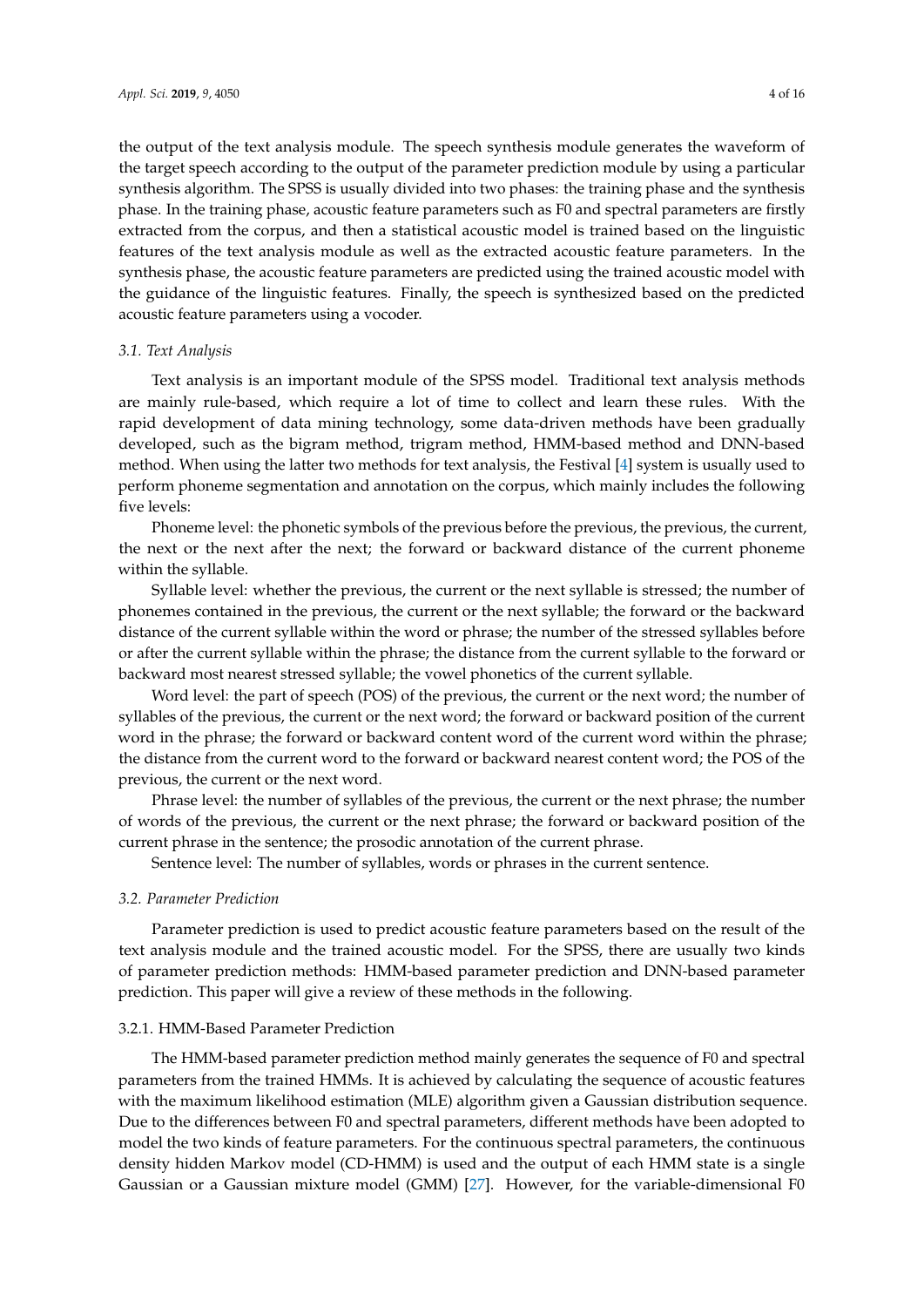parameters which include voiced and unvoiced regions, it is difficult to apply discrete or continuous HMMs because the values of F0 are not defined in unvoiced regions. To address this problem, the HMM-based method adopts multi-space probability distribution to model the voiced and unvoiced regions (e.g., voiced/unvoiced (V/UV) parameters), separately. To improve the accuracy and flexibility of acoustic parameter prediction, the authors in [\[28\]](#page-12-19) introduce the articulatory feature that is related to the speech generation mechanism and integrates it with the acoustic features.

## 3.2.2. DNN-Based Parameter Prediction

It is well known that the acoustic features of a particular phoneme will be affected by the context information associated with the phoneme [\[30\]](#page-12-21). It means that the context information plays a significant role in the prediction of the acoustic features. Researchers show that the human speech generation process usually uses a hierarchical structure to convert the context information into a speech waveform [\[31\]](#page-12-22). Inspired by this idea, the deep structure models have been introduced in predicting acoustic feature parameters for speech synthesis [\[32\]](#page-13-0). The framework of the DNN-based parameter prediction progress can be seen in [\[20\]](#page-12-11).

To compare with the HMM-based parameter prediction methods, the DNN-based methods can not only map complex linguistic features into acoustic feature parameters, but also use long short-term context information to model the correlation between frames which improves the quality of speech synthesis. In addition, for the HMM-based methods, the principal of MLE is used to maximize the output probability which makes the parameter sequence a mean vector sequence, resulting in a step-wise function. The jumps cause discontinuities in the synthesized speech. To address this problem, the maximum likelihood parameter generation (MLPG) algorithm is used to smooth the trajectory by taking the dynamic features including the delta and delta–delta coefficients into account. However, the DNN-based methods cannot suffer from this problem.

# *3.3. Vocoder-Based Speech Synthesis*

Speech synthesizer or vocoder is an important component of statistical parametric speech synthesis, which aims at synthesizing speech waveform based on the estimated acoustic feature parameters. Traditional methods usually use the HTS\_engine [\[33\]](#page-13-1) synthesizer since it is free and fast to synthesize speech. However, the synthesized speech usually sounds dull, thus making the quality not good. To improve the quality of the synthesized speech, STRAIGHT [\[34,](#page-13-2)[35\]](#page-13-3) is proposed and used in various studies, making it easy to manipulate speech. Other methods such as phase vocoder [\[36\]](#page-13-4), PSOLA [\[18\]](#page-12-9) and sinusoidal model [\[37\]](#page-13-5) are also proposed. Legacy-STRAIGHT [\[38\]](#page-13-6) and TANDEM-STRAIGHT [\[38\]](#page-13-6) were developed as algorithms to meet the requirements for high-quality speech synthesis. Although these methods can synthesize speech with good quality, the speed still cannot meet the real-world application scenarios. To address this problem, real-time methods remain a popular research topic. For example, the authors in [\[34\]](#page-13-2) proposed the real-time STRAIGHT as a way to meet the demand for real-time processing. The authors in [\[38\]](#page-13-6) proposed a high-quality speech synthesis system which used WORLD [\[39\]](#page-13-7) to meet the requirements of not only high sound quality but also real-time processing.

# <span id="page-4-0"></span>**4. Deep Learning Based Speech Synthesis**

It is known that the HMM-based speech synthesis method maps linguistic features into probability densities of speech parameters with various decision trees. Different from the HMM-based method, the DL-based method directly perform mapping from linguistic features to acoustic features with deep neural networks which have proven extraordinarily efficient at learning inherent features of data. In the long tradition of studies that adopt DL-based method for speech synthesis, people have proposed numerous models. To help readers better understand the development process of these methods (Audio samples of different synthesis methods are given at: [http://www.ai1000.org/sampl](http://www.ai1000.org/samples/index.html)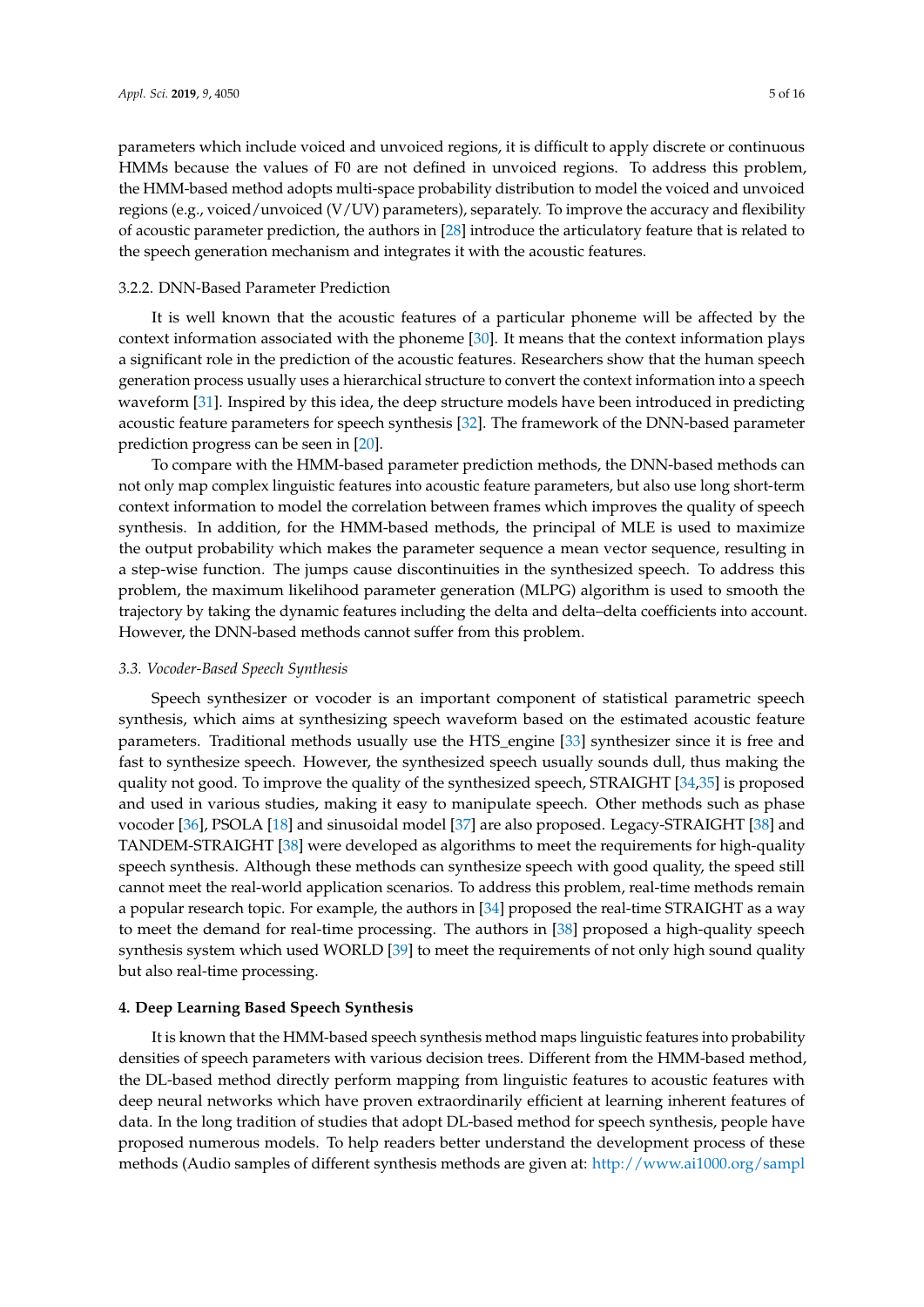[es/index.html.](http://www.ai1000.org/samples/index.html)), this paper gives a brief overview of the advantages and disadvantages in Table [1](#page-5-0) and makes a detailed introduction in the following.

<span id="page-5-0"></span>**Table 1.** The advantages and disadvantages of different speech synthesis methods, including hidden Markov model (HMM), restrictive Boltzmann machine (RBM), deep belief network (DBN), deep mixture density network (DMDN), deep bidirectional long short-term memory (DBLSTM), WaveNet, Tacotron and convolutional neural network (CNN).

| Methods         | Advantages                                                                                                          | <b>Disadvantages</b>                                                                  |
|-----------------|---------------------------------------------------------------------------------------------------------------------|---------------------------------------------------------------------------------------|
| <b>HMM</b>      | Flexible with changing voice characteristics and the<br>system is robust                                            | The acoustic features are oversmoothed,<br>making the generated speech sounds muffled |
| <b>RBM</b>      | Can better describe the distribution of high-dimensional<br>spectral envelopes to alleviate the over-smooth problem | Suffer from the fragementation problem of<br>training data                            |
| <b>DBN</b>      | Cannot suffer from the training data fragementation<br>problem and reduce the over-smoothing problem                | The quality of generated speech<br>will be degraded                                   |
| <b>DMDN</b>     | Can solve the single modality problem                                                                               | Can only leverage limited contexts and each<br>frame is mapped independently          |
| <b>DBI STM</b>  | Can fully leverage contextual information                                                                           | Still needs a vocoder to synthesize waveform                                          |
| WaveNet         | Can produce high-quality speech waveforms                                                                           | Too slow and the errors from the front-end<br>will affect the synthesis effect        |
| <b>Tacotron</b> | Fully end-to-end speech synthesis model and<br>can produce high-quality speech waveforms                            | Quite costly to train the model                                                       |
| <b>CNN</b>      | Fast to train the model                                                                                             | The speech quality might be degraded                                                  |

# *4.1. Restrictive Boltzmann Machines for Speech Synthesis*

In recent years, restricted Boltzmann machines (RBMs) [\[40\]](#page-13-8) have been widely used for modeling speech signals, such as speech recognition, spectrogram coding and acoustic-articulatory inversion mapping [\[40\]](#page-13-8). In these applications, RBM is often used for pre-training of deep auto-encoders (DAEs) [\[41](#page-13-9)[,42\]](#page-13-10) or DNNs. In the field of speech synthesis, RBM is usually regarded as a density model for generating the spectral envelope of acoustic parameters. It is adopted to better describe the distribution of high-dimensional spectral envelopes to alleviate the over-smooth problem in HMM-based speech synthesis [\[40\]](#page-13-8). After training the HMMs, a state alignment is performed for the acoustic features and the state boundaries are used to collect the spectral envelopes obtained from each state. The parameters of the RBM are estimated using the maximum likelihood estimation (MLE) criterion. Finally, RBM–HMMs are constructed to model the spectral envelopes. In the synthesis phase, the optimal spectral envelope sequence is estimated based on the input sentence and the trained RBM–HMMs. Although the subjective evaluation result of this method is better than that of traditional HMM–GMM systems, and the predicted spectral envelope is closer to the original one, this method still cannot solve the fragementation problem of training data encountered in the traditional HMM-based method.

## *4.2. Multi-Distribution Deep Belief Networks for Speech Synthesis*

The multi-distribution deep belief network (DBN) [\[43\]](#page-13-11) is a method of modeling the joint distribution of context information and acoustic features. It models the coutinuous spectral, discrete voiced/unvoiced (V/UV) parameters and the multi-space F0 simultaneously with three types of RBMs. Due to the different data types of the 1-out-of-*K* code, the F0, the spectral and the V/UV parameters, the method uses the 1-out-of-*K* code of the syllable and its corresponding acoustic parameters as the visible-layer data of the RBM to train the RBMs. In DBNs, the visible unit can obey different probability distributions; therefore, it is possible to characterize the supervectors that are composed of these features. In the training phase, given the 1-out-of-*K* code of the syllable, the network fixes the visible-layer units to calculate the hidden-layer parameters firstly, and then uses the parameters of the hidden layers to calculate the visible-layer parameters until convergence. Finally, the predicted acoustic features are interpolated based on the length of the syllable.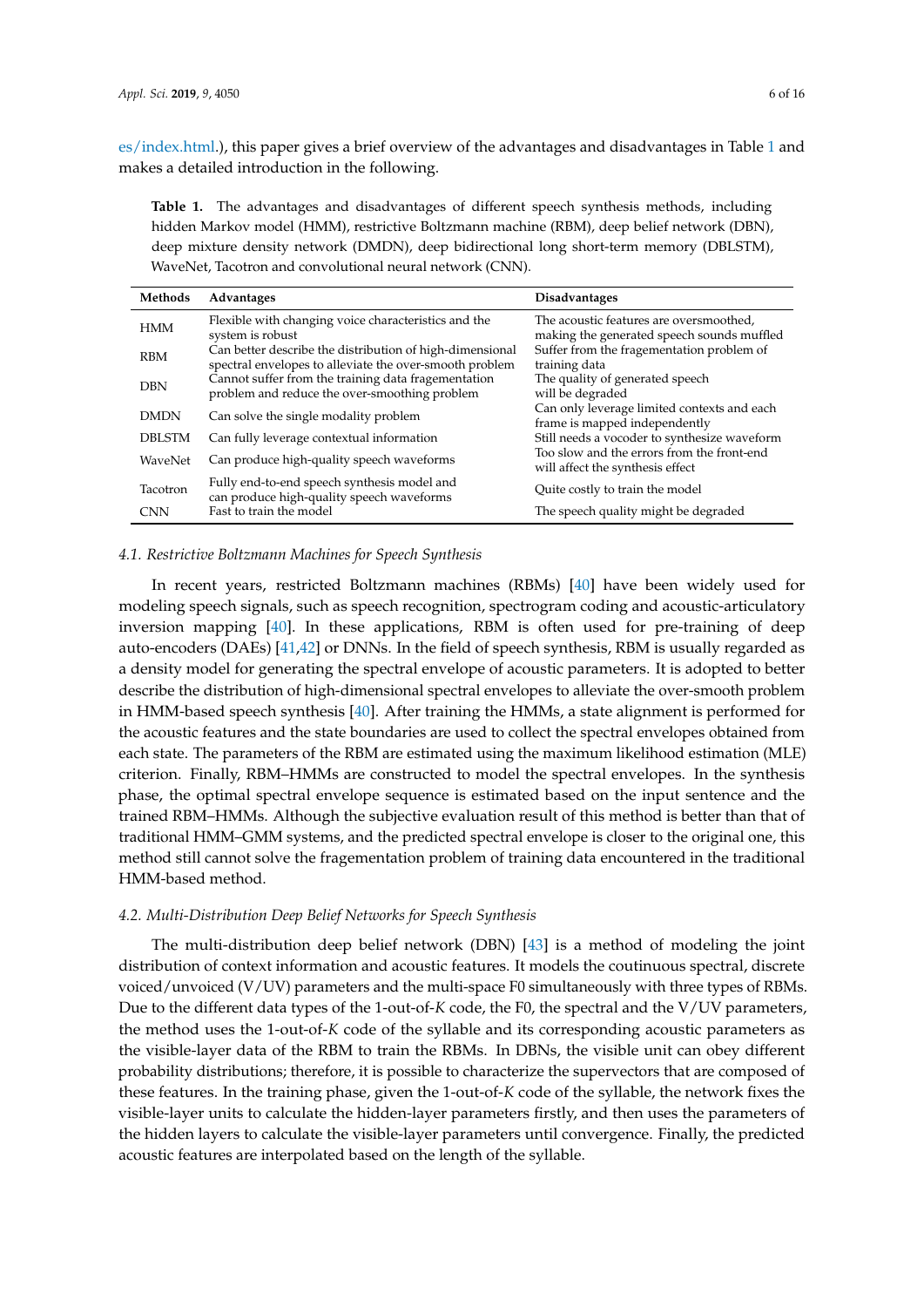The advantage of this method is that all the syllables are trained in the same network, and all the data are used to train the same RBM or DBN. Therefore, it cannot suffer from the training data fragementation problem. In addition, modeling the acoustic feature parameters of a syllable directly can describe the correlation of each frame of the syllable and the correlation of different dimensions of the same frame. The method avoids averaging the frames corresponding to the same syllable, thus reducing the over-smooth phenomenon. However, since this method does not distinguish syllables in different contexts, it still averages the acoustic parameters corresponding to the same syllable. In addition, compared to the high-dimensional spectral parameters, the one-dimensional F0s don't contribute much to the model, thus making the predicted F0s contain a lot of noise that reduces the quality of the synthesized speech.

# *4.3. Speech Synthesis Using Deep Mixture Density Networks*

Although the DNN-based speech synthesis model can synthesize speech with high naturalness, it still has some limitations to model acoustic feature parameters, such as the single modality of the objective function and the inability to predict the variance. To address these problems, the authors in [\[44\]](#page-13-12) proposed the parameter prediction method based on a deep mixture density network, which uses a mixture density output layer to predict the probability distribution of output features under given input features.

## 4.3.1. Mixture Density Networks

Mixed density networks (MDNs) [\[45\]](#page-13-13) can not only map input features to GMM parameters (such as the mixture weights, mean and variance), but also give the joint probability density function of *y* given input features *x*. The joint probability density function is expressed as follows:

$$
p(y|x, M) = \sum_{m=1}^{M} w_m(x) \cdot N(y; \mu_m(x), \sigma_m^2(x)),
$$
 (1)

where *M* is the number of mixture components, and  $w_m(x)$ ,  $\mu_m(x)$  and  $\sigma_m^2(x)$  are the mixture weights, mean and variance of the *m*-th Gaussian component of GMM, respectively. The parameters of the GMM can be calculated based on MDN with Equations (2)–(4):

$$
w_m(x) = \frac{exp(z_m^{(w)}(x, M))}{\sum_{l=1}^M exp(z_l^{(w)}(x, M))},
$$
\n(2)

$$
\sigma_m(x) = exp(z_m^{(\sigma)}(x, M)), \qquad (3)
$$

$$
\mu_m(x) = z_m^{(\mu)}(x, M), \tag{4}
$$

where  $z_m^{(w)}(x,M)$ ,  $z_m^{(\mu)}(x,M)$  and  $z_m^{(\sigma)}(x,M)$  are the excitation of the MDN output layer corresponding to the mixture weights, mean and variance of the *m*-th Gaussian component, respectively. Finally, given the input/output pair of the training data in Equation (5), the model is trained by maximizing the log likelihood of *M*, which is expressed as Equation (6):

$$
D = \left\{ \left( x_1^{(1)}, y_1^{(1)} \right), \dots, \left( x_{T(1)}^{(1)}, y_{T(1)}^{(1)} \right), \dots, \left( x_1^{(N)}, y_1^{(N)} \right), \dots, \left( x_{T(N)}^{(N)}, y_{T(N)}^{(N)} \right) \right\},\tag{5}
$$

$$
\hat{M} = \underset{M}{\arg \max} \sum_{n=1}^{N} \sum_{t=1}^{T(n)} log p(y_t^{(n)} | x_t^{(n)}, M), \tag{6}
$$

where *N* is the number of sentences and  $T(n)$  is the number of frames in the *n*-th sentence.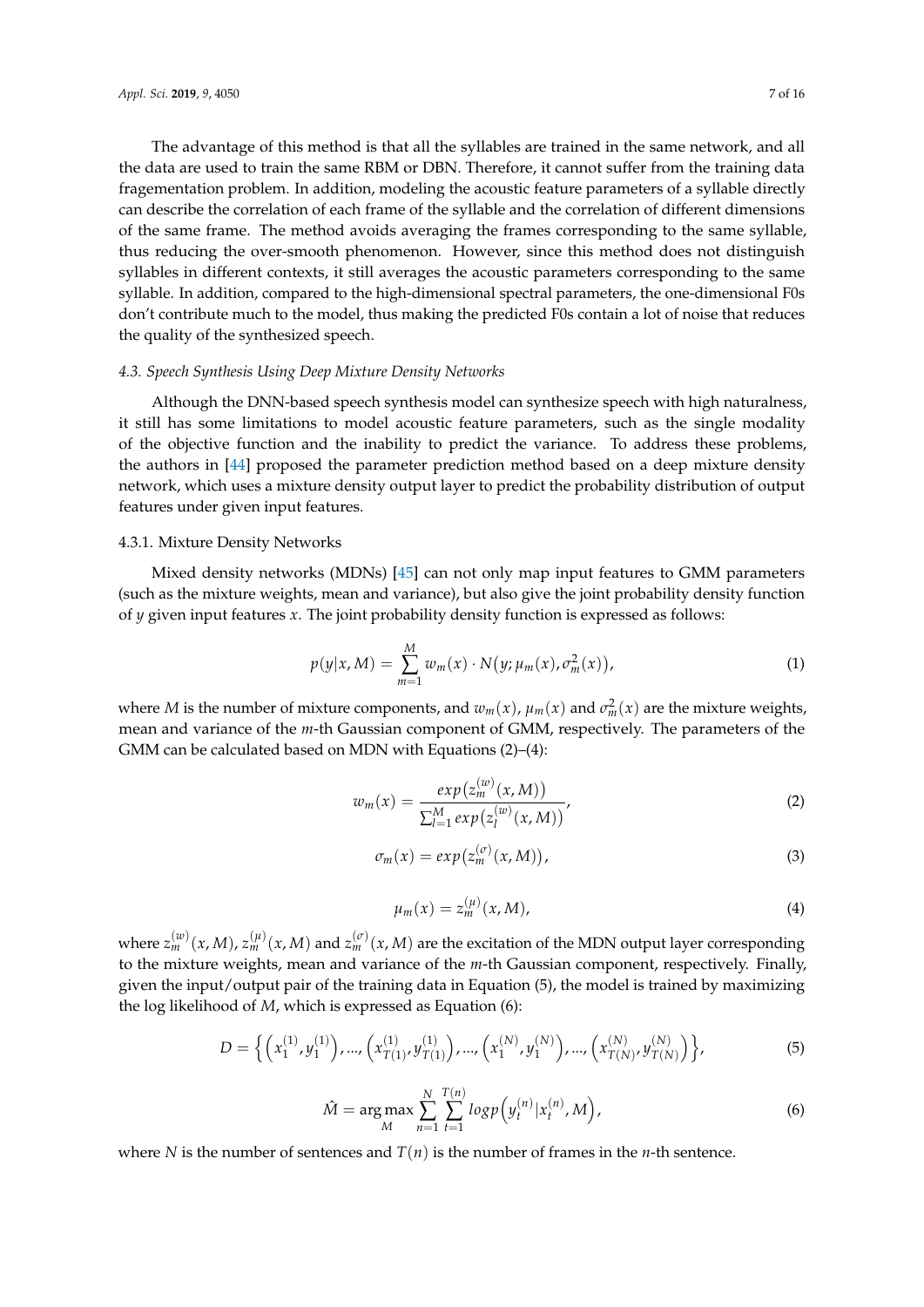## 4.3.2. Deep MDN-Based Speech Synthesis

When predicting speech parameters with deep MDN, the text prompt is first converted into a linguistic feature sequence  $\{x_1, x_2, ..., x_T\}$ , and then the duration of each speech unit is predicted using a duration prediction model. The acoustic features including the F0, spectral parameters and their corresponding dynamic features are estimated with the forward algorithm and the trained deep MDN. Finally, the acoustic feature parameters are generated by the parameter generation algorithm and speech is synthesized with a vocoder.

## *4.4. Deep Bidirectional LSTM-Based Speech Synthesis*

Although the deep MDN speech synthesis model can solve the single modality problem of the objective function and predict the acoustic feature parameters accurately to improve the naturalness of the synthesized speech, there are still some problems as elaborated in the following. Firstly, MDN can only leverage limited contextual information since it can only model fixed time span (e.g., fixed number of preceding or succeeding contexts) for input features. Secondly, the model can only do frame-by-frame mapping (e.g., each frame is mapped independently). To address these problems, the authors in [\[46\]](#page-13-14) proposed a modeling method based on recurrent neural networks (RNNs). The advantage of RNN is the ability to utilize context information when mapping inputs to outputs. However, traditional RNNs can only access limited context information since the effects of a given input on the hidden layer and the output layer will decay or explode as it propagates through the network. In addition, this algorithm also cannot learn long-term dependencies.

To address these problems, the authors in [\[47\]](#page-13-15) introduced a memory cell and proposed the long short-term memory (LSTM) model. To fully leverage contextual information, bidirectional LSTM [\[48\]](#page-13-16) is mostly used for mapping the input linguistic features to acoustic features.

# 4.4.1. BLSTM

BLSTM-RNN is an extended architecture of bidirectional recurrent neural network (BRNN) [\[49\]](#page-13-17). It replaces units in the hidden layers of BRNN with LSTM memory blocks. With these memory blocks, BLSTM can store information for long and short time lags, and leverage relevant contextual dependencies from both forward and backward directions for machine learning tasks. With a forward and a backward layer, BLSTM can utilize both the past and future information for modeling.

Given an input sequence  $x = (x_1, x_2, ..., x_T)$ , BLSTM computes the forward hidden sequence  $\overrightarrow{h}$ *h* and the backward hidden sequence  $\overleftarrow{h}$  by iterating the forward layer from  $t = 1$  to  $T$  and the backward layer from  $t = T$  to 1:

$$
\stackrel{\rightarrow}{h}_t = \phi(W_{\stackrel{\rightarrow}{x}\stackrel{\rightarrow}{h}} \chi_t + W_{\stackrel{\rightarrow}{h}\stackrel{\rightarrow}{h}} \stackrel{\rightarrow}{h}_{t-1} + b_{\stackrel{\rightarrow}{h}}),
$$
\n(7)

$$
\overleftarrow{h}_t = \phi \big( W_{\underset{\lambda}{\leftarrow} \overrightarrow{X}_t} + W_{\underset{\lambda}{\leftarrow} \overleftarrow{h}} \overleftarrow{h}_{t+1} + b_{\underset{\lambda}{\leftarrow}} \big). \tag{8}
$$

The output layer is connected to both forward and backward layers, thus the output sequence can be written as:

$$
y_t = W_{\stackrel{\rightarrow}{h}y} \stackrel{\rightarrow}{h}_t + W_{\stackrel{\leftarrow}{h}y} \stackrel{\leftarrow}{h}_t + b_y. \tag{9}
$$

The notations of these equations are explained in [\[49\]](#page-13-17) and  $\phi(\cdot)$  is the activation function which can be implemented by the LSTM block with equations in [\[49\]](#page-13-17).

## 4.4.2. Deep BLSTM-Based Speech Synthesis

When using a deep BLSTM-based (DBLSTM) model to predict acoustic parameters, first we need to convert the input text prompt into a feature vector, and then use the DBLSTM model to map the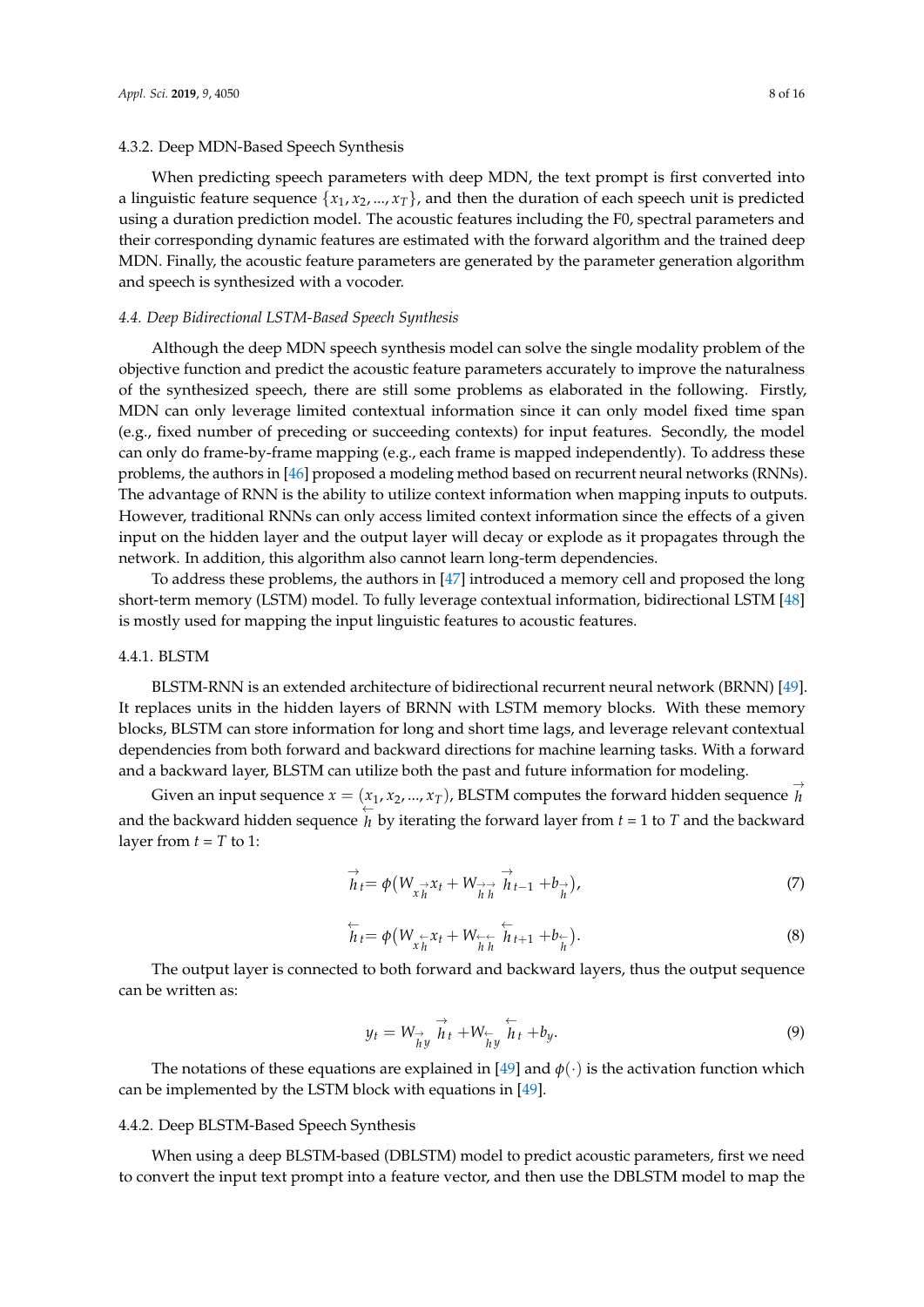input feature to acoustic parameters. Finally, the parameter generation algorithm is used to generate the acoustic parameters and a vocoder is utilized to synthesize the corresponding speech. For instance, the authors in [\[48\]](#page-13-16) proposed a multi-task learning [\[50](#page-13-18)[,51\]](#page-13-19) of structured output layer (SOL) BLSTM model for speech synthesis, which is capable of balancing the error cost functions associated with spectral feature and pitch parameter targets.

## *4.5. Sequence-to-Sequence Speech Synthesis*

Sequence-to-sequence (seq2seq) neural networks can transduce an input sequence into an output sequence that may have a different length and have been applied to various tasks such as machine translation [\[52\]](#page-13-20), speech recognition [\[53\]](#page-13-21) and image caption generation [\[54\]](#page-14-0), and achieved promising results. Since speech synthesis is the reverse process of speech recognition, the seq2seq modeling technique has also been applied to speech synthesis recently. For example, the authors in [\[55\]](#page-14-1) employed the structure with content-based attention [\[56\]](#page-14-2) to model the acoustic features for speech synthesis. Char2Wav [\[16\]](#page-12-7) adopted location-based attention to build an encoder–decoder acoustic model. To tackle the instability problem of missing or repeating phones that current seq2seq models still suffer from, the authors in [\[57\]](#page-14-3) proposed a forward attention approach for the seq2seq acoustic modeling of speech synthesis. Tacotron, which is also a seq2seq model with an attention mechanism, has been proposed to map the input text to mel-spectrogram for speech synthesis.

# *4.6. End-to-End Speech Synthesis*

A TTS system typically consists of a text analysis front-end, an acoustic model and a speech synthesizer. Since these components are trained independently and rely on extensive domain expertise which are laborious, errors from each component may compound. To address these problems, end-to-end speech synthesis methods which combine those components into a unified framework have become mainstream in the speech synthesis field. There are many advantages of an end-to-end TTS system: (1) it can be trained based on a large scale of <text, speech> pairs with minimum human annotation; (2) it doesn't require phoneme-level alignment; and (3) errors cannot compound since it is a single model. In the following, we will give a brief introduction to the end-to-end speech synthesis methods.

## 4.6.1. Speech Synthesis Based on WaveNet

WaveNet [\[58\]](#page-14-4), which is evolved from the PixelCNN [\[59\]](#page-14-5) or PixelRNN [\[60\]](#page-14-6) model applied in image generation field, is a powerful generative model of raw audio waveforms. It was proposed by Deepmind (London, UK) in 2016 and opens the door for end-to-end speech synthesis. It is capable of generating relatively realistic-sounding human-like voices by directly modeling waveforms using a DNN model which is trained with recordings of real speech. It is a complete probabilistic autoregressive model that predicts the probability distribution of the current audio sample based on all samples that have been generated before. As an important component of WaveNet, dilated causal convolutions are used to ensure that WaveNet can only use the sampling points from 0 to *t* − 1 while generating the *t*th sampling point.

The original WaveNet model uses autoregressive connections to synthesize waveforms one sample at a time, with each new sample conditioned on the previous ones. The joint probability of a waveform  $X = \{x_1, x_2, ..., x_T\}$  can be factorised as follows:

$$
p(X) = \prod_{i=0}^{T-1} p(x_{i+1}|x_1, x_2, ..., x_i).
$$
 (10)

Like other speech synthesis models, WaveNet-based models can be divided into training phase and generation phase. At the training phase, the input sequences are real waveforms recorded from human speakers. At the generation phase, the network is sampled to generate synthetic utterances.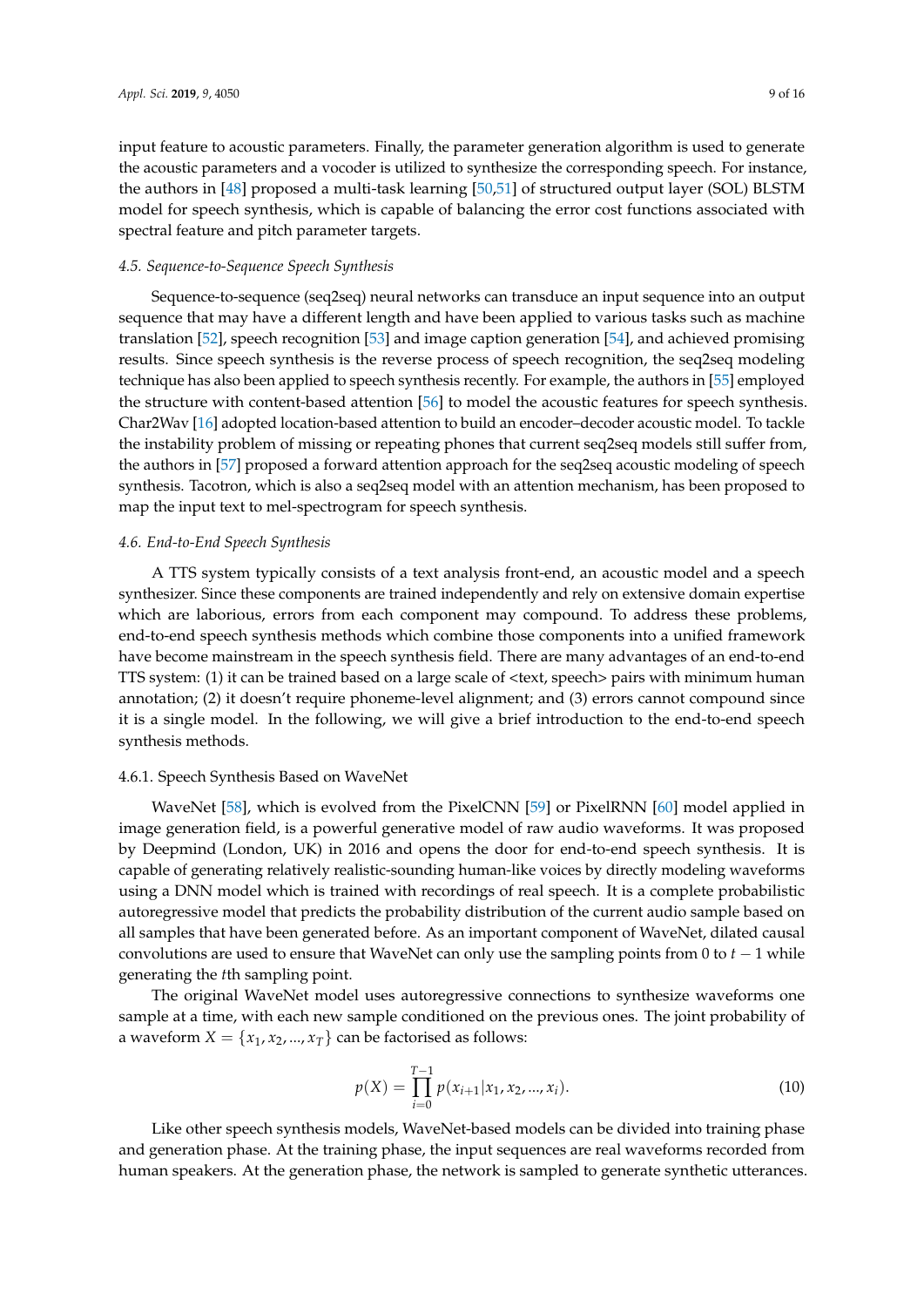To generate speech of the specified speaker or the specified text, global and local conditions are usually introduced to control the synthesis contents.

While the WaveNet model can produce high-quality audios, it still suffers from the following problems: (1) it is too slow because the prediction of each sampling point always depends on the predicted sampling points before; (2) it also depends on linguistic features from an existing TTS front-end and the errors from the front-end text analysis will directly affect the synthesis effect.

To address these problems, the parallel WaveNet is proposed to improve the sampling efficiency. It is capable of generating high-fidelity speech samples at more than 20 times faster [\[61\]](#page-14-7). Another neural model, Deep Voice [\[62\]](#page-14-8), is also proposed to replace each component including a text analysis front-end, an acoustic model and a speech synthesizer by a corresponding neural network. However, since each component is trained independently, it is not a real end-to-end synthesis.

#### 4.6.2. Speech Synthesis Based on Tacotron

Tacotron [\[63,](#page-14-9)[64\]](#page-14-10) is a fully end-to-end speech synthesis model. It is capable of training a speech synthesis model given <text, audio> pairs, thus alleviating the need for laborious feature engineering. In addition, since it is based on character level, it can be applied in almost all kinds of languages including Chinese Mandarin.

Like WaveNet, the Tacotron model is also a generative model. Different from WaveNet, Tacotron uses a seq2seq model with an attention mechanism to map text to a spectrogram, which is a good representation of speech. Since a spectrogram doesn't contain phase information, the system uses the Griffin–Lim algorithm [\[65\]](#page-14-11) to reconstruct the audio by estimating the phase information from the spectrogram iteratively. The overall framework of the Tacotron speech synthesis model can be seen in [\[63\]](#page-14-9).

Since Tacotron is a fully end-to-end model that directly maps the input text to mel-spectrogram, it has received a wide amount of attention of researchers and various improved versions have been proposed. For example, some researchers implemented open clones of Tacotron [\[66–](#page-14-12)[68\]](#page-14-13) to reproduce the speech of satisfactory quality as clear as the original work [\[69\]](#page-14-14). The authors in [\[70\]](#page-14-15) introduced deep generative models, such as Variational Auto-encoder (VAE) [\[71\]](#page-14-16), to Tacotron to explicitly model the latent representation of a speaker state in a continuous space, and additionally to control the speaking style in speech synthesis [\[70\]](#page-14-15).

There are also some works that combine Tacotron and WaveNet for speech synthesis, such as Deep Voice 2 [\[72\]](#page-14-17). In this system, Tacotron is used to transform the input text to the linear scale spectrogram, while WaveNet is used to generate speech from the linear scale spectrogram output of Tacotron. In addition, the authors in [\[73\]](#page-14-18) also proposed the Tacotron2 system to generate audio signals that resulted in a very high mean opinion score (MOS) comparable to human speech [\[74\]](#page-14-19). The authors in [\[73\]](#page-14-18) described a unified neural approach that combines a seq2seq Tacotron-style model to generate mel-spectrogram and a WaveNet vocoder to synthesize speech from the generated mel-spectrogram.

# 4.6.3. Speech Synthesis Based on Convolutional Neural Networks (CNNs)

Although the Tacotron-based end-to-end system has achieved promising performance recently, it still has a drawback that there are many recurrent units. This kind of structure makes it quite costly to train the model and it is also infeasible for researchers without high-performance machines to conduct further research on it. To address this problem, a lot of works have been proposed. The authors in [\[69\]](#page-14-14) proposed a deep convolutional network with guided attention which can be trained much faster than the RNN-based state-of-the-art neural system. Different from the WaveNet model, which utilized the fully-convolutional structure as a kind of vocoder or a back-end, Ref. [\[69\]](#page-14-14) is rather a frond-end (and most of back-end processing) that can synthesize a spectrogram. The authors in [\[75\]](#page-15-0) used CNN-based architecture for capturing long-term dependencies of singing voice and applied parallel computation to accelerate the model train and acoustic feature generation processes. The authors in [\[76\]](#page-15-1) proposed a novel, fully-convolutional character-to-spectrogram architecture, namely Deep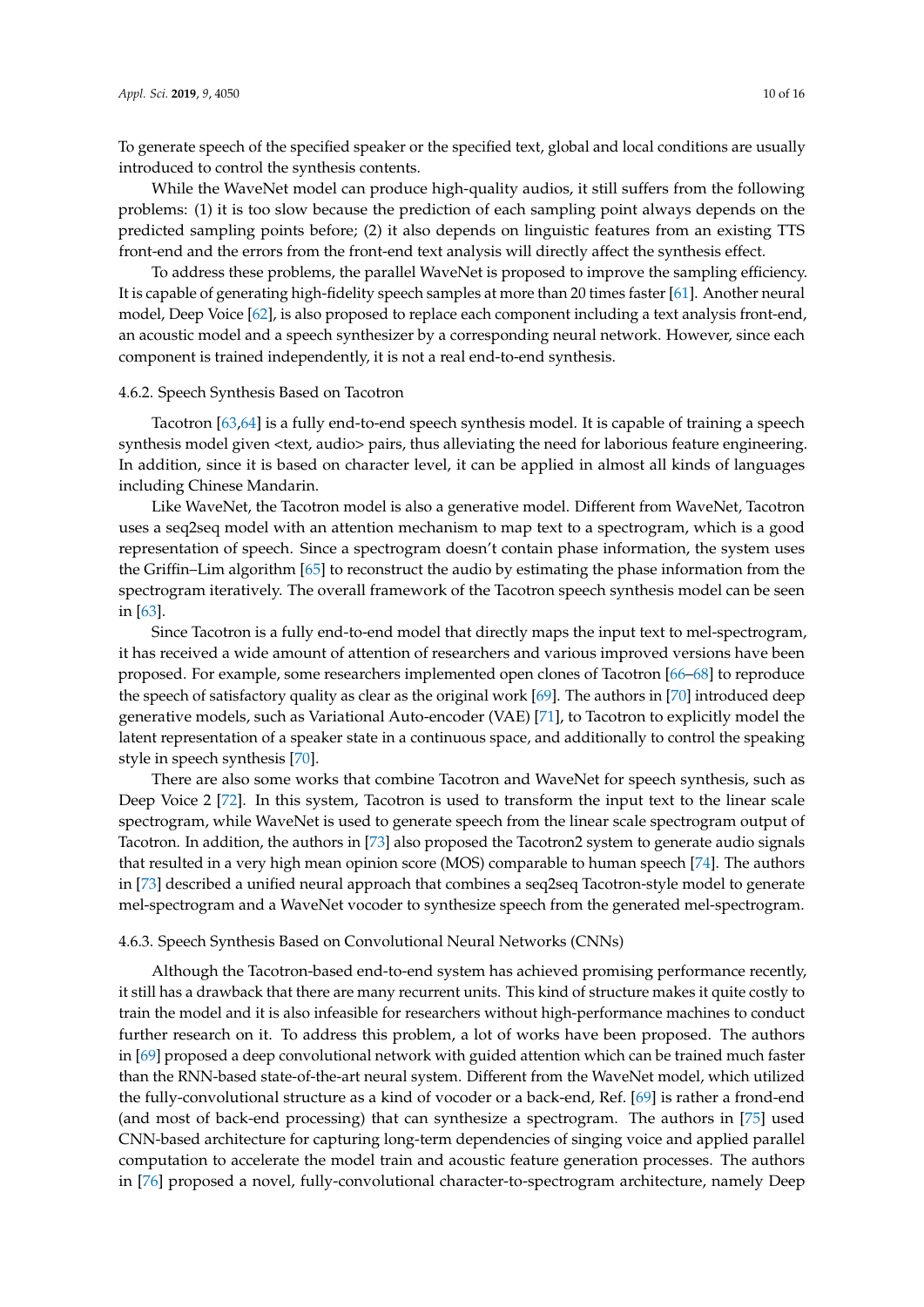Voice 3, for speech synthesis, which enables fully parallel computation to make the training process faster than that of using recurrent units.

# <span id="page-10-0"></span>**5. Discussion**

Compared with the concatenative speech synthesis method, the SPSS system can synthesize speech with high intelligibility and naturalness. Due to the limitations of the HMM-based speech synthesis model (such as the use of context decision trees to share speech parameters), the synthesized speech is not vivid enough to meet the requirements of expressive speech synthesis. The DL-based speech synthesis models adopt complete context information and distributed representation to replace the clustering process of the context decision tree in HMM, and use multiple hidden layers to map the context features to high-dimensional acoustic features, thus making the quality of the synthesized speech better than the traditional methods.

However, the powerful representation capabilities of DL-based models have also brought some new problems. To achieve better results, the models need more hidden layers and nodes, which will undoubtedly increase the number of parameters in the network, and the time complexity and space complexity for network training. When the training data are insufficient, the models usually have over-fitting. Therefore, it requires a large amount of corpora and computing resources to train the network. In addition, the DL-based models also require much more space to store the parameters.

There is no doubt that the existing end-to-end models are still far from perfect [\[77\]](#page-15-2). Despite many achievements, there are still some challenging problems. Next, we will discuss some research directions:

- Investigating context features hidden in end-to-end speech synthesis. The end-to-end TTS system, mostly back-end, has achieved state-of-the-art performance since it was proposed. However, there is little progress in front-end text analysis, which extracts context features or linguistic features that are very useful to bridge the gap between text and speech [\[78\]](#page-15-3). Therefore, demonstrating what types of context information are utilized in end-to-end speech synthesis system is a good direction in future.
- Semi-supervised or unsupervised training in end-to-end speech synthesis. Although end-to-end TTS models have shown excellent results, they typically require large amounts of high-quality <text, speech> pairs for training, which are expensive and time-consuming to collect. It is important and of great significance to improve the data efficiency for end-to-end TTS training by leveraging a large scale of publicly available unpaired text and speech recordings [\[79\]](#page-15-4).
- The application of other speech related scenarios. In addition to the application of text-to-speech in this paper, the application to other scenarios such as voice conversion, audio-visual speech synthesis, speech translation and cross-lingual speech synthesis is also a good direction.
- The combination of software and hardware. At present, most deep neural networks require a lot of calculations. Therefore, parallelization will be an indispensable part of improving network efficiency. In general, there are two ways to implement parallelization: one is the parallelization of the machines; the other is to use GPU parallelization. However, since writing GPU code is still time-consuming and laborious for most researchers, it depends on the cooperation of hardware vendors and software vendors, to provide the industry with more and more intelligent programming tools.

#### <span id="page-10-1"></span>**6. Conclusions**

Deep learning that is capable of leveraging large amount of training data has become an important technique for speech synthesis. Recently, increasingly more researches have been conducted on deep learning techniques or even end-to-end frameworks and achieved state-of-the-art performance. This paper gives an overview to the current advances on speech synthesis and compare both of the advantages and disadvantages among different methods, and discusses possible research directions that can promote the development of speech synthesis in the future.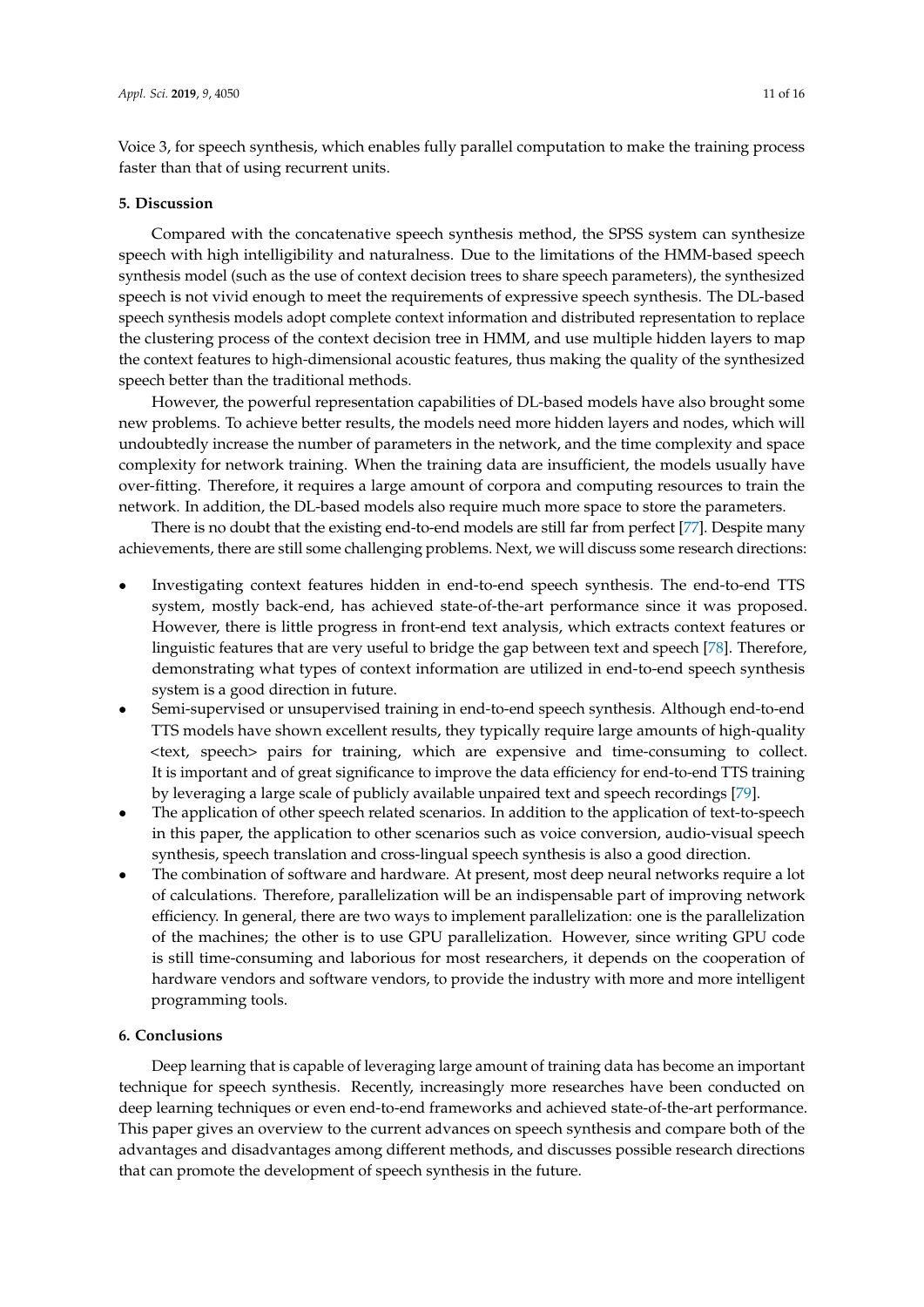**Author Contributions:** Conceptualization, Investigation, Writing—original draft, Writing—review and editing, Y.N.; Writing—review and editing, S.H.; Resources, Writing—review and editing and funding acquisition, Z.W.; Supervision and funding acquisition, C.X. and L.-J.Z.

**Funding:** This work is partially supported by the technical projects No. c1533411500138 and No. 2017YFB0802700. This work is also supported by the National Natural Science Foundation of China (NSFC) (91646202, 61433018), joint fund of NSFC-RGC (Research Grant Council of Hong Kong) (61531166002), the 1000-Talent program and the China Postdoctoral Science Foundation (2019M652949).

**Acknowledgments:** The authors would like to thank Peng Liu, Quanjie Yu and Zhiyong Wu for providing the material.

**Conflicts of Interest:** The authors declare no conflict of interest. The funders had no role in the design of the study; in the collection, analyses, or interpretation of data; in the writing of the manuscript, or in the decision to publish the results.

# **Abbreviations**

The following abbreviations are used in this manuscript:

| TTS          | Text-to-Speech                          |
|--------------|-----------------------------------------|
| <b>SPSS</b>  | Statistical Parametric Speech Synthesis |
| <b>HMM</b>   | Hidden Markov Model                     |
| DL.          | Deep Learning                           |
| DEC.         | Digital Equipment Corporation           |
| <b>POS</b>   | Part-of-Speech                          |
| <b>DNN</b>   | Deep Neural Network                     |
| LPC.         | Linear Prediction Coefficient           |
| <b>PSOLA</b> | Pitch Synchronous OverLap Add           |
| <b>SPSS</b>  | Statistical Parametric Speech Synthesis |
| CD-HMM       | Continuous Density Hidden Markov Model  |
| <b>GMM</b>   | Gaussian Mixture Model                  |
| <b>RBM</b>   | Restricted Boltzmann Machines           |
| <b>DBN</b>   | Deep Belief Networks                    |
| MLE          | Maximum Likelihood Estimation           |
| <b>MDN</b>   | <b>Mixed Density Network</b>            |
| <b>RNN</b>   | Recurrent Neural Network                |
| <b>LSTM</b>  | Long Short-Term Memory                  |
| <b>BLSTM</b> | Bidirectional Long Short-term Memory    |
| <b>CNN</b>   | Convolutional Neural Network            |
| <b>DAE</b>   | Deep Auto-Encoder                       |
| <b>VAE</b>   | Variational Auto-Encoder                |
| MOS          | Mean Opinion Score                      |
|              |                                         |

# **References**

- <span id="page-11-0"></span>1. Klatt, D.H. Review of text-to-speech conversion for English. *J. Acoust. Soc. Am.* **1987**, *82*, 737–793. [\[CrossRef\]](http://dx.doi.org/10.1121/1.395275) [\[PubMed\]](http://www.ncbi.nlm.nih.gov/pubmed/2958525)
- <span id="page-11-1"></span>2. Allen, J.; Hunnicutt, M.S.; Klatt, D.H.; Armstrong, R.C.; Pisoni, D.B. *From Text to Speech: The MITalk System*; Cambridge University Press: New York, NY, USA, 1987.
- <span id="page-11-2"></span>3. Murray, I.R.; Arnott, J.L.; Rohwer, E.A. Emotional stress in synthetic speech: Progress and future directions. *Speech Commun.* **1996**, *20*, 85–91. [\[CrossRef\]](http://dx.doi.org/10.1016/S0167-6393(96)00046-5)
- <span id="page-11-7"></span>4. Festival. Available online: <http://www.cstr.ed.ac.uk/projects/festival/> (accessed on 3 July 2019).
- <span id="page-11-3"></span>5. Chu, M.; Peng, H.; Zhao, Y. Microsoft Mulan. A bilingual TTS system. In Proceedings of the 2003 IEEE International Conference on Acoustics, Speech, and Signal Processing (ICASSP'03), Hong Kong, China, 6–10 April 2003; pp. 264–267.
- <span id="page-11-4"></span>6. Tokuda, K.; Nankaku, Y.; Toda, T. Speech synthesis based on hidden Markov models. *Proc. IEEE* **2013**, *101*, 1234–1252. [\[CrossRef\]](http://dx.doi.org/10.1109/JPROC.2013.2251852)
- <span id="page-11-5"></span>7. Murray, I.R. *Simulating Emotion in Synthetic Speech*; University of Dundee: Dundee, UK, 1989.
- <span id="page-11-6"></span>8. Tokuda, K.; Yoshimura, T.; Masuko, T.; Kobayashi, T.; Kitamura, T. Speech parameter generation algorithms for HMM-based speech synthesis. In Proceedings of the 2000 IEEE International Conference on Acoustics, Speech, and Signal Processing, Istanbul, Turkey, 5–9 June 2000; Volume 3, pp. 1315–1318.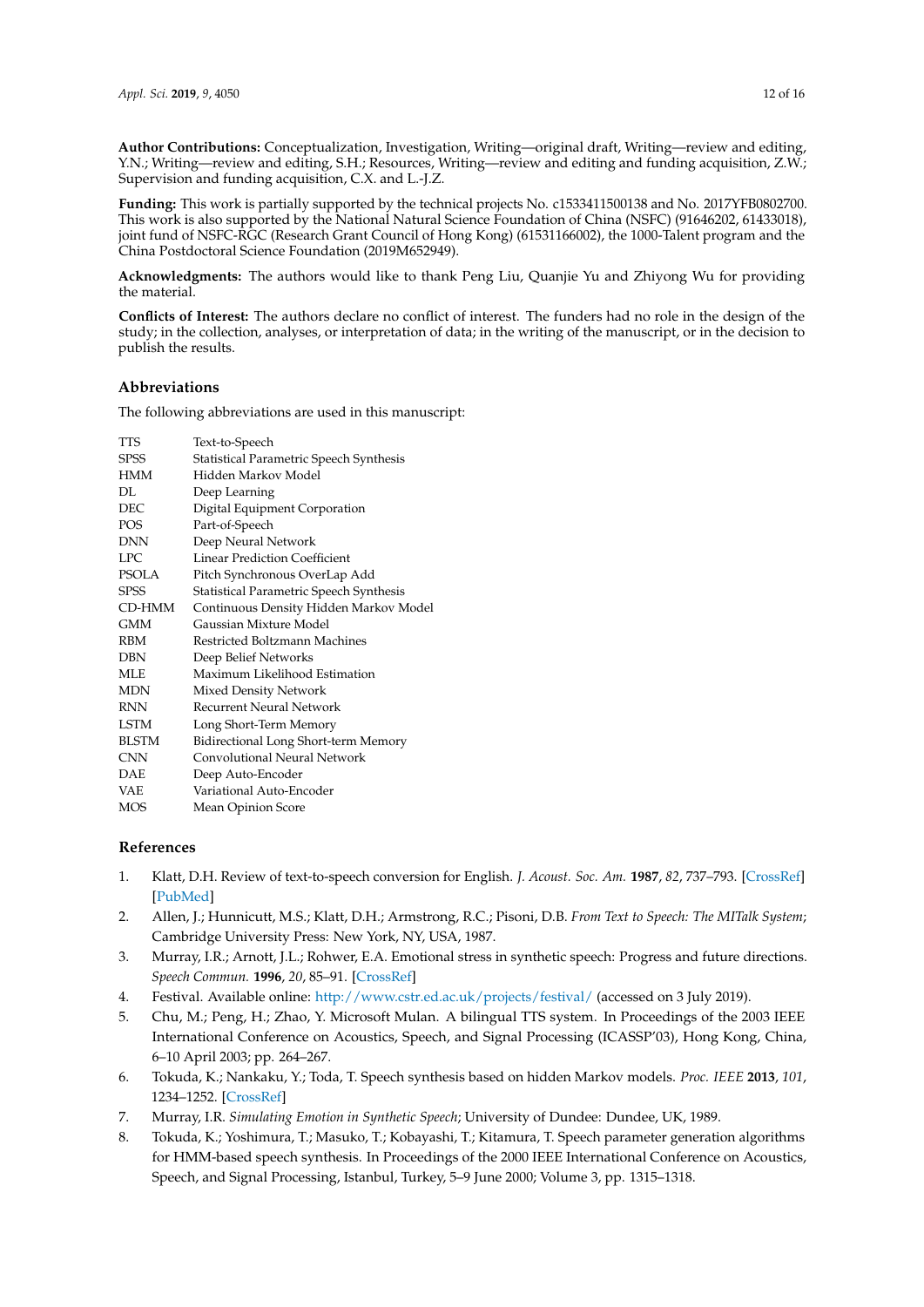- <span id="page-12-0"></span>9. Ratnaparkhi, A. *A Simple Introduction to Maximum Entropy Models for Natural Language Processing*; University of Pennsylvania: Philadelphia, PA, USA, 1997.
- <span id="page-12-1"></span>10. Yang, J.A.; Wang, Y.; Liu, H.; Li, J.H.; Lu, J. Deep learning theory and its application in speech recognition. *Commun. Countermeas.* **2014**, *33*, 1–5.
- <span id="page-12-2"></span>11. Graves, A. *Supervised Sequence Labelling with Recurrent Neural Networks*; Springer: Berlin, Germany, 2012.
- <span id="page-12-3"></span>12. Sutskever, I.; Vinyals, O.; Le, Q.V. Sequence to sequence learning with neural networks. In Proceedings of the Annual Conference on Neural Information Processing Systems, Montreal, QB, Canada, 8–13 December 2014; pp. 3104–3112.
- <span id="page-12-4"></span>13. Graves, A.; Mohamed, A.R.; Hinton, G. Speech recognition with deep recurrent neural networks. In Proceedings of the 38th IEEE International Conference on Acoustics, Speech and Signal Processing, Vancouver, BC, Canada, 26–31 May 2013; pp. 6645–6649.
- <span id="page-12-5"></span>14. Zen, H.; Tokuda, K.; Alan, W.B. Statistical parametric speech synthesis. *Speech Commun.* **2009**, *51*, 1039–1064. [\[CrossRef\]](http://dx.doi.org/10.1016/j.specom.2009.04.004)
- <span id="page-12-6"></span>15. Xu, S.H. *Study on HMM-Based Chinese Speech Synthesis*; Beijing University of Posts and Telecommunications: Beijing, China, 2007.
- <span id="page-12-7"></span>16. Sotelo, J.; Mehri, S.; Kumar, K.; Santos, J.F.; Kastner, K.; Courville, A.; Bengio, Y. Char2wav: End-to-end Speech Synthesis. In Proceedings of the International Conference on Learning Representations Workshop, Toulon, France, 24–26 April 2017.
- <span id="page-12-8"></span>17. Klatt, D.H. Software for a cascade/parallel formant synthesizer. *J. Acoust. Soc. Am.* **1980**, *67*, 971–995. [\[CrossRef\]](http://dx.doi.org/10.1121/1.383940)
- <span id="page-12-9"></span>18. Moulines, E.; Charpentier, F. Pitch-synchronous waveform processing techniques for text-to-speech synthesis using diphone. *Speech Commun.* **1990**, *9*, 453–456. [\[CrossRef\]](http://dx.doi.org/10.1016/0167-6393(90)90021-Z)
- <span id="page-12-10"></span>19. Yoshimura, T.; Tokuda, K.; Masuko, T.; Kobayashi, T.; Kitamura, T. Simultaneous modeling of spectrum, pitch and duration in HMM-based speech synthesis. In Proceedings of the Sixth European Conference on Speech Communication and Technology (EUROSPEECH'99), Budapest, Hungary, 5–9 September 1999; pp. 2347–2350.
- <span id="page-12-11"></span>20. Zen, H.; Senior, A.; Schuster, M. Statistical parametric speech synthesis using deep neural networks. In Proceedings of the 38th IEEE International Conference on Acoustics, Speech, and Signal Processing, Vancouver, BC, Canada, 26–31 May 2013; pp. 7962–7966.
- <span id="page-12-12"></span>21. Atal, B.S.; Hanauer, S.L. Speech analysis and synthesis by linear prediction of the speech wave. *J. Acoust. Soc. Am.* **1971**, *50*, 637–655. [\[CrossRef\]](http://dx.doi.org/10.1121/1.1912679)
- <span id="page-12-13"></span>22. Wu, Y.J. *Study on the HMM-Based Speech Synthesis Techniques*; University of Science and Technology of China: Hefei, China, 2006.
- <span id="page-12-14"></span>23. Cataldo, E.; Leta, F.R.; Lucero, J.; Nicolato, L. Synthesis of voiced sounds using low-dimensional models of the vocal cords and time-varying subglottal pressure. *Mech. Res. Commun.* **2016**, *33*, 250–260. [\[CrossRef\]](http://dx.doi.org/10.1016/j.mechrescom.2005.05.007)
- <span id="page-12-15"></span>24. Schröder, M. Emotional speech synthesis: A review. In Proceedings of the Seventh European Conference on Speech Communication and Technology, Aalborg, Denmark, 2–7 September 2001.
- <span id="page-12-16"></span>25. Zen, H.; Nose, T.; Yamagishi, J.; Sako, S.; Masuko, T.; Black, A.W.; Tokuda, K. The HMM-based speech synthesis system (HTS) version 2.0. In Proceedings of the ISCA Workshop on Speech Synthesis, Bonn, Germany, 22–24 August 2007; pp. 294–299.
- <span id="page-12-17"></span>26. Meng, F.B. *Analysis and Generation of Focus in Continuous Speech*; Tsinghua University: Beijing, China, 2013.
- <span id="page-12-18"></span>27. Zhuang, X.; Huang, J.; Potamianos, G.; Hasegawa-Johnson, M. Acoustic fall detection using Gaussian mixture models and GMM supervectors. In Proceedings of the 34th IEEE International Conference on Acoustics, Speech and Signal Processing, Taipei, Taiwan, 19–24 April 2009; pp. 69–72.
- <span id="page-12-19"></span>28. Lin, Z.H. *Research on Speech Synthesis Technology Based on Statistical Acoustic Modeling*; University of Science and Technology of China: Hefei, China, 2008.
- <span id="page-12-20"></span>29. Fan, Y.; Qian, Y.; Xie, F.L.; Soong, F.K. TTS synthesis with bidirectional LSTM based recurrent neural networks. In Proceedings of the Fifteenth Annual Conference of the International Speech Communication Association, Singapore, 14–18 September 2014.
- <span id="page-12-21"></span>30. Zen, H. Acoustic modeling in statistical parametric speech synthesis-from HMM to LSTM-RNN. In Proceedings of the The First, International Workshop on Machine Learning in Spoken Language Processing (MLSLP2015), Aizu, Japan, 19–20 September 2015.
- <span id="page-12-22"></span>31. Dudley, H. Remaking speech. *J. Acoust. Soc. Am.* **1939**, *11*, 169–177. [\[CrossRef\]](http://dx.doi.org/10.1121/1.1916020)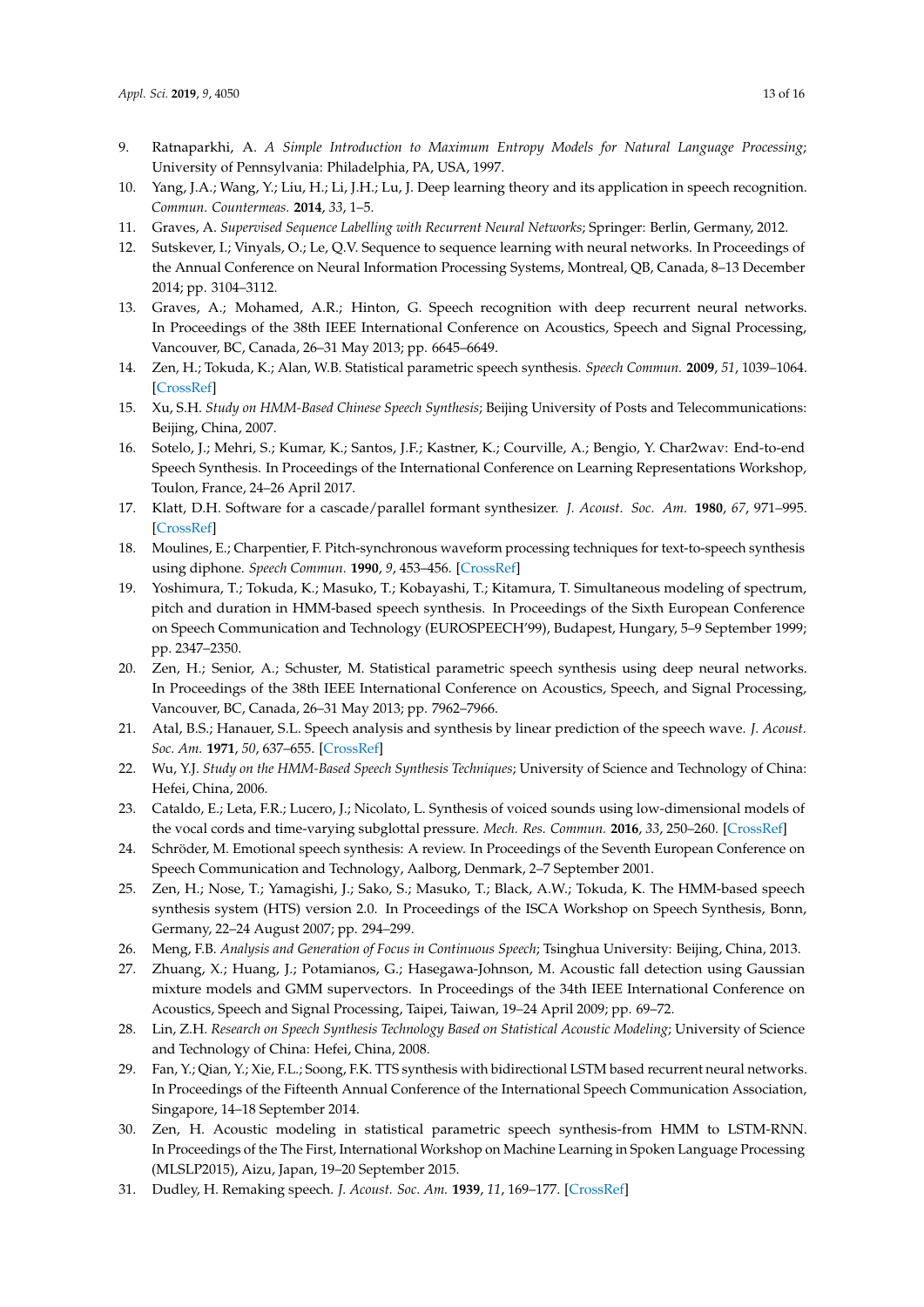- <span id="page-13-0"></span>32. Kawahara, H.; Masuda-Katsuse, I.; Cheveigne, A. Restructuring speech representations using a pitch-adaptive time-frequency smoothing and an instantaneous-frequency-based f0 extraction. *Speech Commun.* **1999**, *27*, 187–207. [\[CrossRef\]](http://dx.doi.org/10.1016/S0167-6393(98)00085-5)
- <span id="page-13-1"></span>33. HMM/DNN-Based Speech Synthesis System (HTS). Available online: <http://hts.sp.nitech.ac.jp/> (accessed on 15 March 2015).
- <span id="page-13-2"></span>34. Banno, H.; Hata, H.; Morise, M.; Takahashi, T.; Irino, T.; Kawahara, H. Implementation of realtime STRAIGHT speech manipulation system: Report on its first implementation. *Acoust. Sci. Technol.* **2007**, *28*, 140–146. [\[CrossRef\]](http://dx.doi.org/10.1250/ast.28.140)
- <span id="page-13-3"></span>35. STRAIGHT. Available online: <https://github.com/shuaijiang/STRAIGHT> (accessed on 25 July 2018).
- <span id="page-13-4"></span>36. Flanagan, J.L.; Golden, R.M. Phase vocoder. *Bell Syst. Tech. J.* **1966**, *45*, 1493–1509. [\[CrossRef\]](http://dx.doi.org/10.1002/j.1538-7305.1966.tb01706.x)
- <span id="page-13-5"></span>37. McAulay, R.; Quatieri, T.F. Speech analysis/synthesis based on a sinusoidal representation. *IEEE Trans. Acoust. Speech Signal Process.* **1986**, *34*, 744–754. [\[CrossRef\]](http://dx.doi.org/10.1109/TASSP.1986.1164910)
- <span id="page-13-6"></span>38. Morise, M.; Yokomori, F.; Ozawa, K. WORLD: A vocoder-based high-quality speech synthesis system for real-time applications. *IEICE Trans. Inf. Syst.* **2016**, *99*, 1877–1884. [\[CrossRef\]](http://dx.doi.org/10.1587/transinf.2015EDP7457)
- <span id="page-13-7"></span>39. World. Available online: <https://github.com/mmorise/World> (accessed on 18 May 2019).
- <span id="page-13-8"></span>40. Ling, Z.H.; Deng, L.; Yu, D. Modeling spectral envelopes using restricted Boltzmann machines for statistical parametric speech synthesis. In Proceedings of the 38th IEEE International Conference on Acoustics, Speech and Signal Processing, Vancouver, BC, Canada, 26–31 May 2013; pp. 7825–7829.
- <span id="page-13-9"></span>41. Deng, L.; Seltzer, M.L.; Yu, D.; Acero, A.; Mohamed, A.R.; Hinton, G. Binary coding of speech spectrograms using a deep auto-encoder. In Proceedings of the Eleventh Annual Conference of the International Speech Communication Association, Makuhari, Japan, 26–30 September 2010; pp. 1692–1695.
- <span id="page-13-10"></span>42. Gehring, J.; Miao, Y.; Metze, F.; Waibel, A. Extracting deep bottleneck features using stacked auto-encoders. In Proceedings of the IEEE International Conference on Acoustics, Speech and Signal Processing, Vancouver, BC, Canada, 26–31 May 2013; pp. 3377–3381.
- <span id="page-13-11"></span>43. Kang, S.Y.; Qian, X.J.; Meng, H. Multi-distribution deep belief network for speech synthesis. In Proceedings of the 38th IEEE International Conference on Acoustics, Speech and Signal Processing, Vancouver, BC, Canada, 26–31 May 2013; pp. 8012–8016.
- <span id="page-13-12"></span>44. Zen, H.; Senior, A. Deep mixture density networks for acoustic modeling in statistical parametric speech synthesis. In Proceedings of the 39th IEEE International Conference on Acoustics, Speech and Signal Processing, Florence, Italy, 4–9 May 2014; pp. 3844–4848.
- <span id="page-13-13"></span>45. Bishop, C. *Mixture Density Networks*; Tech. Rep. NCRG/94/004; Neural Computing Research Group, Aston University: Birmingham, UK, 1994.
- <span id="page-13-14"></span>46. Graves, A.; Schmidhuber, J. Framewise phoneme classification with bidirectional LSTM networks. In Proceedings of the IEEE International Joint Conference on Neural Networks, Montreal, QC, Canada, 31 July–4 August 2005; pp. 2047–2052.
- <span id="page-13-15"></span>47. Graves, A.; Fernandez, S.; Gomez, F.; Schmidhuber, J. Connectionist temporal classification: Labeling unsegmented sequence data with recurrent neural networks. In Proceedings of the 23rd International Conference on Machine Learning, Pittsburgh, PA, USA, 25–29 June 2006; pp. 369–376.
- <span id="page-13-16"></span>48. Li, R.N.; Wu, Z.Y.; Liu, X.Y.; Meng, H.; Cai, L.H. Multi-task learning of structured output layer bidirectional LSTMs for speech synthesis. In Proceedings of the 42nd IEEE International Conference on Acoustics, Speech and Signal Processing, New Orleans, LA, USA, 5–9 March 2017; pp. 5510–5514.
- <span id="page-13-17"></span>49. Yu, Q.J.; Liu, P.; Wu, Z.Y.; Kang, S.Y.; Meng, H.; Cai, L.H. Learning cross-lingual information with multilingual BLSTM for speech synthesis of low-resource languages. In Proceedings of the 41st IEEE International Conference on Acoustics, Speech and Signal Processing, Shanghai, China, 20–25 March 2016; pp. 5545–5549.
- <span id="page-13-18"></span>50. Caruana, R. *Multitask Learning*; Springer: Berlin, Germany, 1998.
- <span id="page-13-19"></span>51. Seltzer, M.L.; Droppo, J. Multi-task learning in deep neural networks for improved phoneme recognition. In Proceedings of the 38th IEEE International Conference on Acoustics, Speech and Signal Processing, Vancouver, BC, Canada, 26–31 May 2013; pp. 6965–6969.
- <span id="page-13-20"></span>52. Luong, M.T.; Pham, H.; Manning, C.D. Effective approaches to attention-based neural machine translation. *arXiv* **2015**, arXiv:1508.04025.
- <span id="page-13-21"></span>53. Jaitly, N.; Le, Q.V.; Vinyals, O.; Sutskever, I.; Sussillo, D.; Bengio, S. An online sequence-to-sequence model using partial conditioning. In Proceedings of the Annual Conference on Neural Information Processing Systems, Barcelona, Spain, 5–10 December 2016; pp. 5067–5075.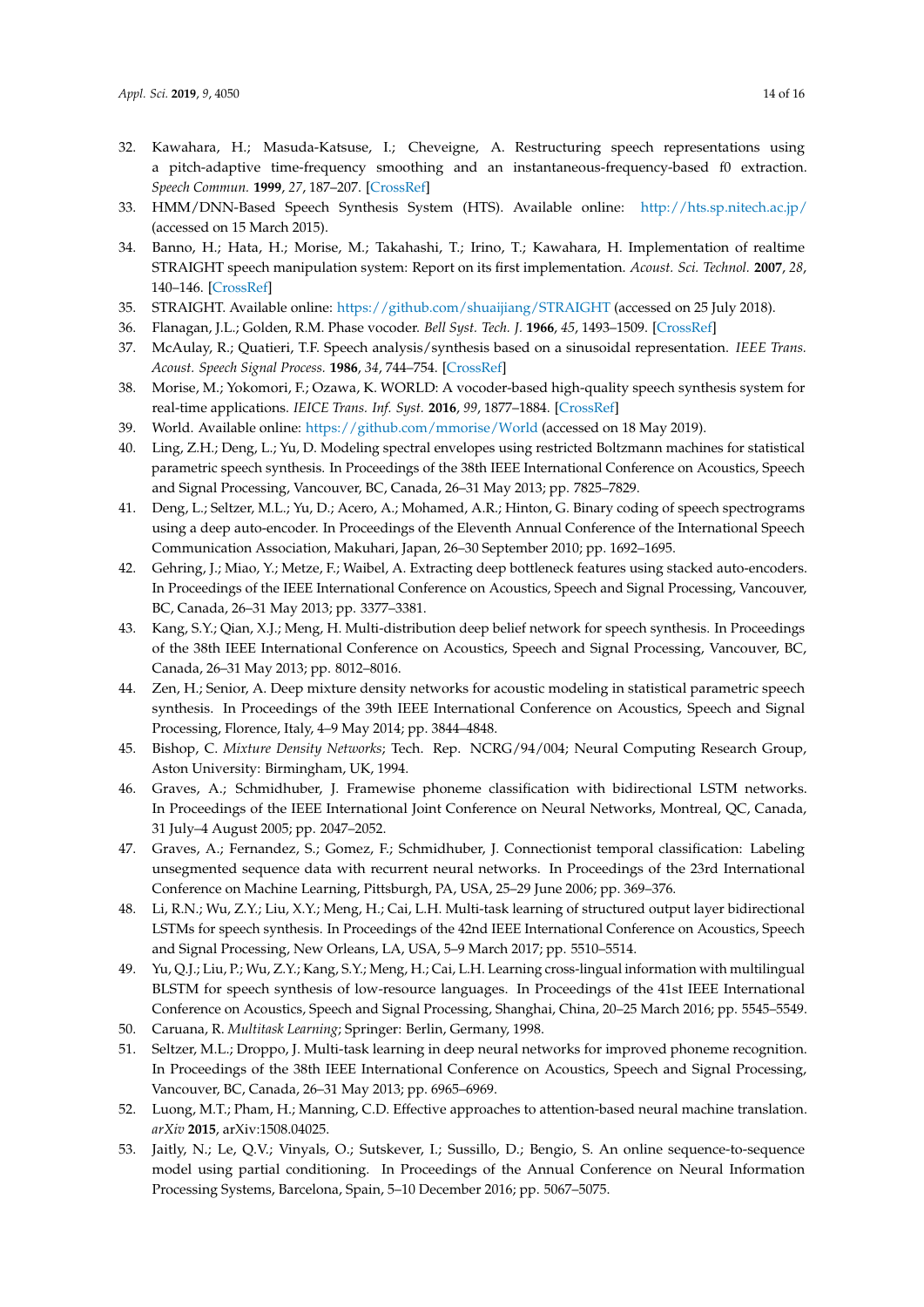- <span id="page-14-0"></span>54. Xu, K.; Ba, J.; Kiros, R.; Cho, K.; Courville, A.; Salakhudinov, R.; Bengio, Y. Show, attend and tell: Neural image caption generation with visual attention. In Proceedings of the 32nd International Conference on Machine Learning, Lille, France, 6–11 July 2015; pp. 2048–2057.
- <span id="page-14-1"></span>55. Wang, W.; Xu, S.; Xu, B. First step towards end-to-end parametric TTS synthesis: Generating spectral parameters with neural attention. In Proceedings of the Seventeenth Annual Conference of the International Speech Communication Association, San Francisco, CA, USA, 8–12 September 2016; pp. 2243–2247.
- <span id="page-14-2"></span>56. Bahdanau, D.; Cho, K.; Bengio. Neural machine translation by jointly learning to align and translate. *arXiv* **2014**, arXiv:1409.0473.
- <span id="page-14-3"></span>57. Zhang, J.X.; Ling, Z.H.; Dai, L.R. Forward attention in sequence-to-sequence acoustic modeling for speech synthesis. In Proceedings of the 43rd IEEE International Conference on Acoustics, Speech and Signal Processing, Calgary, AB, Canada, 15–20 April 2018; pp. 4789–4793.
- <span id="page-14-4"></span>58. Oord, A.V.D.; Dieleman, S.; Zen, H.; Simonyan, K.; Vinyals, O.; Graves, A.; Kavukcuoglu, K. WaveNet: A generative model for raw audio. *arXiv Preprint* **2017**, arXiv:1609.03499.
- <span id="page-14-5"></span>59. Oord, A.V.D.; Kalchbrenner, N.; Espeholt, L.; Vinyals, O.; and Graves, A. Conditional image generation with pixelcnn decoders. In Proceedings of the Annual Conference on Neural Information Processing Systems, Barcelona, Spain, 5–10 December 2016; pp. 4790–4798.
- <span id="page-14-6"></span>60. Oord, A.V.D.; Kalchbrenner, N.; Kavukcuoglu, K. Pixel recurrent neural networks. *arXiv* **2016**, arXiv:1601.06759.
- <span id="page-14-7"></span>61. Oord, A.V.D.; Li, Y.; Babuschkin, I.; Simonyan, K.; Vinyals, O.; Kavukcuoglu, K.; Casagrande, N. Parallel wavenet: Fast high-fidelity speech synthesis. *arXiv* **2017**, arXiv:1711.10433.
- <span id="page-14-8"></span>62. Arik, S.Ö.; Chrzanowski, M.; Coates, A.; Diamos, G.; Gibiansky, A.; Kang, Y.; Sengupta, S. Deep voice: Real-time neural text-to-speech. In Proceedings of the 34th International Conference on Machine Learning, Sydney, NSW, Australia, 6–11 August 2017; pp. 195–204.
- <span id="page-14-9"></span>63. Wang, Y.; Skerry-Ryan, R.J.; Stanton, D.; Wu, Y.; Weiss, R.J.; Jaitly, N.; Le, Q. Tacotron: Towards end-to-end speech synthesis. *arXiv* **2017**, arXiv:1703.10135.
- <span id="page-14-10"></span>64. Wang, Y.; Skerry-Ryan, R.J.; Stanton, D.; Wu, Y.; Weiss, R.J.; Jaitly, N.; Le, Q.V. Tacotron: A fully end-to-end text-to-speech synthesis model. *arXiv* **2017**, arXiv:1703.10135.
- <span id="page-14-11"></span>65. Griffin, D.; Lim, J. Signal estimation from modified short-time Fourier transform. *IEEE Trans. Acoust. Speech Signal Process.* **1984**, *32*, 236–243. [\[CrossRef\]](http://dx.doi.org/10.1109/TASSP.1984.1164317)
- <span id="page-14-12"></span>66. Barron, A. Implementation of Google's Tacotron in TensorFlow. Available online: [https://github.com/Kyu](https://github.com/Kyubyong/tacotron) [byong/tacotron](https://github.com/Kyubyong/tacotron) (accessed on 20 October 2018).
- 67. Ito, K. Tacotron Speech Synthesis Implemented in TensorFlow, with Samples and a Pre-Trained Model. Available online: <https://github.com/keithito/tacotron> (accessed on 20 October 2018).
- <span id="page-14-13"></span>68. Yamamoto, R. PyTorch Implementation of Tacotron Speech Synthesis Model. Available online: [https://gith](https://github.com/r9y9/tacotron_pytorch) [ub.com/r9y9/tacotron\\_pytorch](https://github.com/r9y9/tacotron_pytorch) (accessed on 20 October 2018).
- <span id="page-14-14"></span>69. Tachibana, H.; Uenoyama, K.; Aihara, S. Efficiently trainable text-to-speech system based on deep convolutional networks with guided attention. In Proceedings of the 43rd IEEE International Conference on Acoustics, Speech and Signal Processing, Calgary, AB, Canada, 15–20 April 2018; pp. 4784–4788.
- <span id="page-14-15"></span>70. Zhang, Y.J.; Pan, S.; He, L.; Ling, Z.H. Learning latent representations for style control and transfer in end-to-end speech synthesis. In Proceedings of the 44th IEEE International Conference on Acoustics, Speech and Signal Processing, Brighton, UK, 12–17 May 2019; pp. 6945–6949.
- <span id="page-14-17"></span><span id="page-14-16"></span>71. Kingma, D.P.; Welling, M. Auto-encoding variational bayes. *arXiv* **2014**, arXiv:1312.6114.
- 72. Gibiansky, A.; Arik, S.; Diamos, G.; Miller, J.; Peng, K.; Ping, W.; Zhou, Y. Deep voice 2: Multi-speaker neural text-to-speech. In Proceedings of the Annual Conference on Neural Information Processing Systems, Long Beach, CA, USA, 4–9 December 2017; pp. 2962–2970.
- <span id="page-14-18"></span>73. Shen, J.; Pang, R.; Weiss, R.J.; Schuster, M.; Jaitly, N.; Yang, Z.; Saurous, R.A. Natural TTS synthesis by conditioning WaveNet on mel spectrogram predictions. In Proceedings of the 43rd IEEE International Conference on Acoustics, Speech and Signal Processing, Calgary, AB, Canada, 15–20 April 2018; pp. 4779–4783.
- <span id="page-14-19"></span>74. Yasuda, Y.; Wang, X.; Takaki, S.; Yamagishi, J. Investigation of enhanced Tacotron text-to-speech synthesis systems with self-attention for pitch accent language. In Proceedings of the 44th IEEE International Conference on Acoustics, Speech and Signal Processing, Brighton, UK, 12–17 May 2019; pp. 6905–6909.